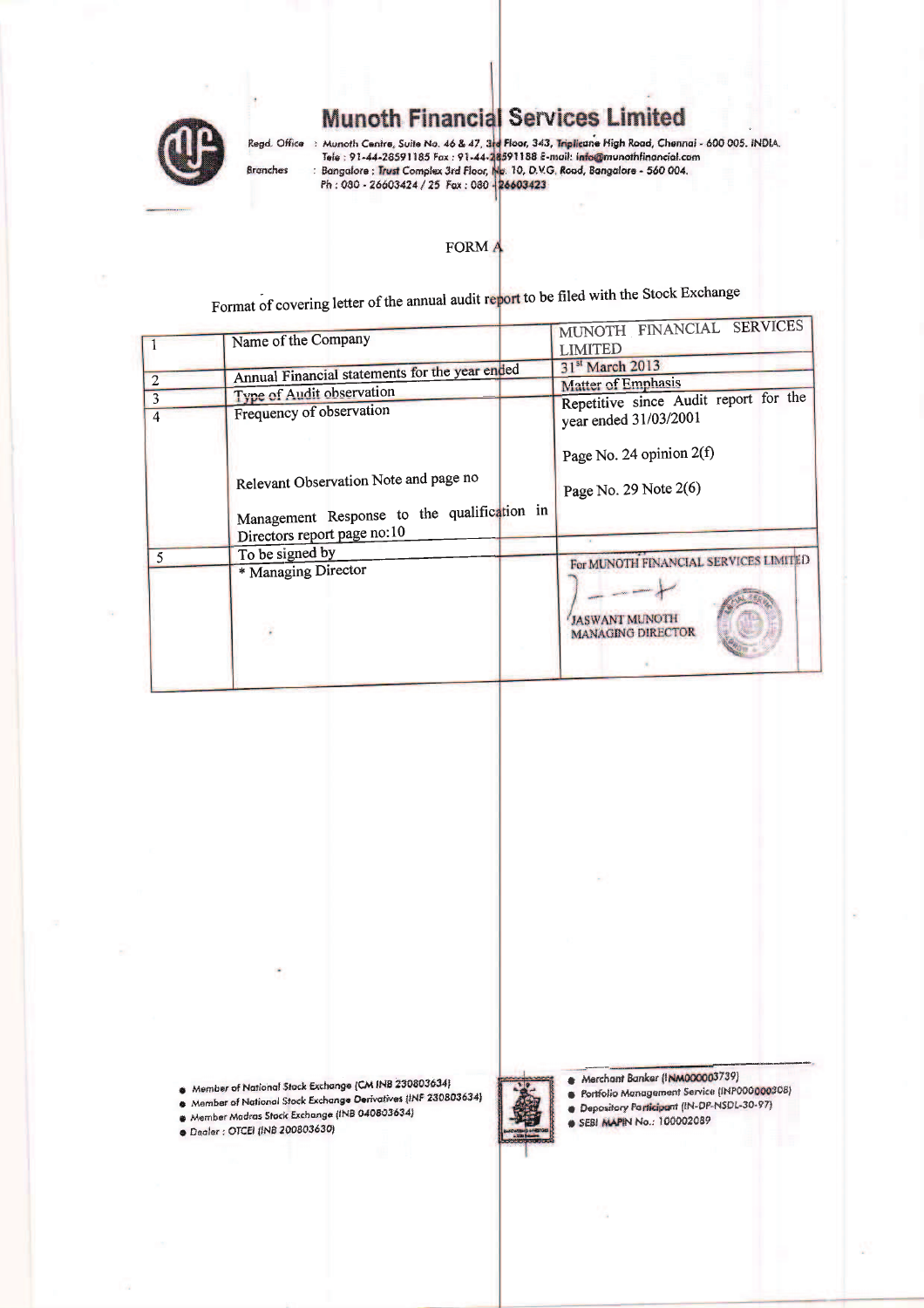

|                | Balance Sheet as at 31 March, 2013         |                |                         | (ln Rs)                 |
|----------------|--------------------------------------------|----------------|-------------------------|-------------------------|
|                | <b>Particulars</b>                         | Note No.       | As at 31 March,<br>2013 | As at 31 March,<br>2012 |
| A              | <b>EQUITY AND LIABILITIES</b>              |                |                         |                         |
| 1              | Shareholders' funds                        |                |                         |                         |
|                | Share capital<br>(a)                       | 3              | 51,612,500              | 51,612,500              |
|                | (b) Reserves and surplus                   | 4              | 60,409,130              | 26,338,223              |
|                |                                            |                | 112,021,630             | 77,950,723              |
| $\mathbf{2}$   | <b>Non-current liabilities</b>             |                |                         |                         |
|                | (a) Deferred tax liability                 | 5              | 70,515                  | 112,312                 |
|                | (b) Long-term provisions                   | 6              | 586,772                 | 561,083                 |
|                |                                            |                | 657,288                 | 673,395                 |
| 3              | <b>Current liabilities</b>                 |                |                         |                         |
|                | Trade payables<br>(a)                      | $\overline{7}$ | 45,750                  | 386,260                 |
|                | Other current liabilities<br>(b)           | 8              | 19,017,972              | 18,190,997              |
|                | Short-term provisions<br>(c)               | 9              | 654,330                 | 364,487                 |
|                |                                            |                | 19,718,051              | 18,941,745              |
|                | <b>TOTAL</b>                               |                | 132,396,968             | 97,565,863              |
| в              | <b>ASSETS</b>                              |                |                         |                         |
| 1              | <b>Non-current assets</b>                  |                |                         |                         |
|                | (a) Fixed assets                           |                |                         |                         |
|                | (i) Tangible assets                        | 10             | 42,072,840              | 6,563,500               |
|                | (ii) Intangible assets                     | 10             | 2,096,814               | 2,161,356               |
|                |                                            |                | 44,169,654              | 8,724,856               |
|                | Non-current investments<br>(b)             | 11             | 61,218,852              | 62,155,635              |
|                | (c)<br>Long-term loans and advances        | 12             | 10,602,613              | 9,082,354               |
|                |                                            |                | 71,821,465              | 71,237,989              |
| $\overline{2}$ | <b>Current assets</b>                      |                |                         |                         |
|                | Trade receivables<br>(a)                   | 13             | 1,468,265               | 5,267,164               |
|                | Cash and cash equivalents<br>(b)           | 14             | 9,803,235               | 8,686,234               |
|                | (c) Short-term loans and advances          | 15<br>16       | 1,331,591               | 930,066                 |
|                | (d)<br>Other current assets                |                | 3,802,757<br>16,405,848 | 2,719,553<br>17,603,017 |
|                |                                            |                |                         |                         |
|                | <b>TOTAL</b>                               |                | 132,396,968             | 97,565,863              |
|                | Summary of Significant accounting policies | $\overline{2}$ |                         |                         |

The accompanying notes are an integral part of the financial statements

| As per our report of even date attached<br>For MARDIA & ASSOCIATES<br><b>Chartered Accountants</b> | For and on behalf of the Board of Directors      |                                                   |  |  |  |
|----------------------------------------------------------------------------------------------------|--------------------------------------------------|---------------------------------------------------|--|--|--|
| Firm Reg No: 007888S                                                                               | <b>LALCHAND MUNOTH</b><br>Chairman               | <b>JASWANT MUNOTH</b><br><b>Managing Director</b> |  |  |  |
| (MANISH MARDIA)<br>Proprietor<br>M. No 205307                                                      | <b>BHARAT MUNOTH</b><br><b>Managing Director</b> | A. G. NANDINI<br><b>Company Secretary</b>         |  |  |  |
| PLACE : CHENNAI<br>DATE:                                                                           | $-22-$                                           |                                                   |  |  |  |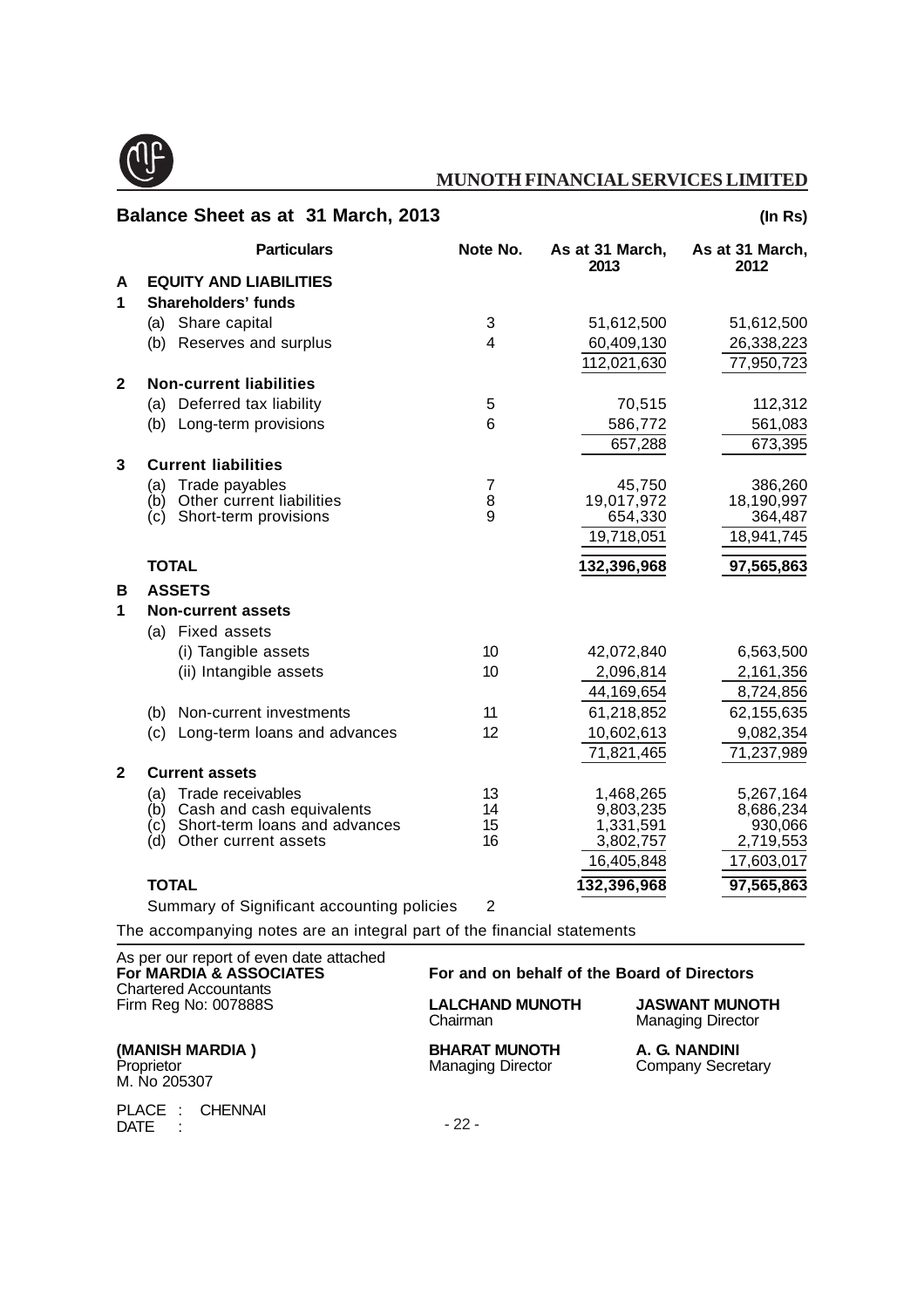

|               |     | Statement of Profit and Loss for the year ended 31 March, 2013          |    |                                               | (ln Rs)                              |
|---------------|-----|-------------------------------------------------------------------------|----|-----------------------------------------------|--------------------------------------|
|               |     | <b>Particulars</b>                                                      |    | Note No. For the year ended<br>31 March, 2013 | For the year ended<br>31 March, 2012 |
| L             |     | Revenue from operations                                                 | 17 | 8,633,573                                     | 4,794,303                            |
| $\mathbf{II}$ |     | Other income                                                            | 18 | 1,401,728                                     | 787,718                              |
| Ш             |     | Total revenue $(1 + 11)$                                                |    | 10,035,302                                    | 5,582,021                            |
| <b>IV</b>     |     | <b>Expenses</b>                                                         |    |                                               |                                      |
|               | (a) | Employee benefits expense                                               | 19 | 3,681,741                                     | 3,861,095                            |
|               | (b) | Finance cost                                                            | 20 | 2,970,416                                     | 2,274,226                            |
|               | (c) | Depreciation and amortisation expense                                   | 10 | 660,227                                       | 831,337                              |
|               | (d) | Other expenses                                                          | 21 | 4,670,376                                     | 4,605,111                            |
| ۷             |     | <b>Total expenses</b>                                                   |    | 11,982,761                                    | 11,571,769                           |
| VI            |     | Profit / (Loss) before tax                                              |    | (1947459)                                     | (5989748)                            |
| VII           |     | Tax expense:                                                            |    |                                               |                                      |
|               | (a) | Current tax                                                             |    |                                               |                                      |
|               | (b) | Deferred tax                                                            |    | 41,797                                        | 63,917                               |
|               |     | VIII Profit / (Loss) for the year                                       |    | (1905662)                                     | (5925831)                            |
| IX            |     | <b>Earnings per share (Basic and Diluted) 22</b>                        |    | $-0.37$                                       | $-1.15$                              |
|               |     | The accompanying notes are an integral part of the financial statements |    |                                               |                                      |

As per our report of even date attached

| <b>For MARDIA &amp; ASSOCIATES</b>                   |                                                  | For and on behalf of the Board of Directors       |  |  |  |
|------------------------------------------------------|--------------------------------------------------|---------------------------------------------------|--|--|--|
| <b>Chartered Accountants</b><br>Firm Reg No: 007888S | <b>LALCHAND MUNOTH</b><br>Chairman               | <b>JASWANT MUNOTH</b><br><b>Managing Director</b> |  |  |  |
| (MANISH MARDIA)<br>Proprietor                        | <b>BHARAT MUNOTH</b><br><b>Managing Director</b> | A. G. NANDINI<br><b>Company Secretary</b>         |  |  |  |
| M. No 205307                                         |                                                  |                                                   |  |  |  |
| PLACE :<br>CHENNAI<br>DATE                           |                                                  |                                                   |  |  |  |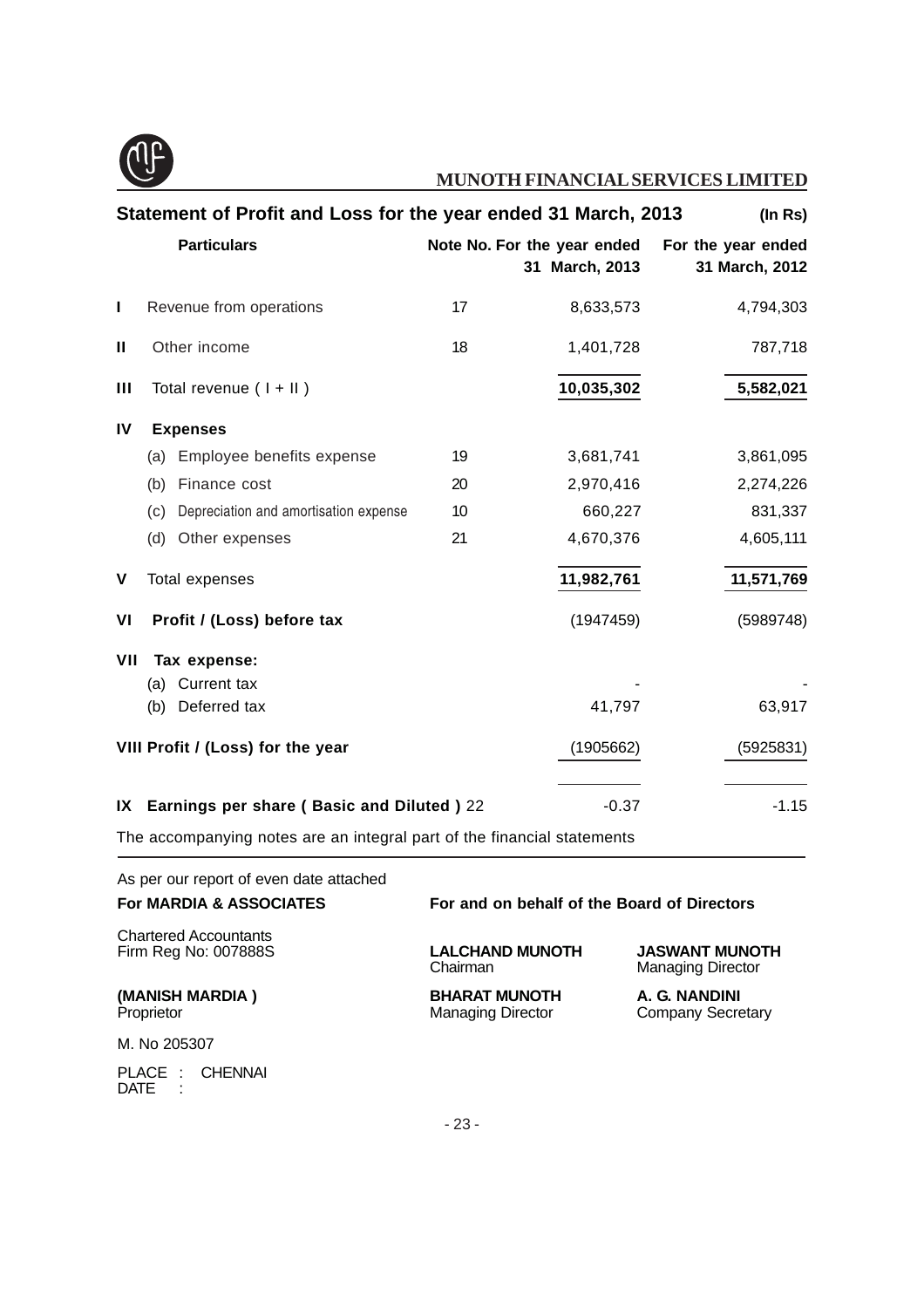

#### **Notes to financial statement for the year ended 31 March 2013**

#### **Note 1 Corporate Information**

Munoth Financial Services Limited is a public limited company domiciled in India and incorporated during the year 1990, under the provisions of the Copanies Act,1956. Its shares are listed on Bombay and Madras Stock Exchanges. The Company belongs to the reputed Munoth Group, Chennai. The company primarily focuses on Stock Broking, DP Operations, Portfolio Management Services and other Advisory Services.

#### **Note 2 Significant Accounting Policies**

#### **1. Accounting Policies**

a) Accounting Convention

The accompanying financial statements are consistently prepared under the historical cost convention, on the accrual basis of accounting and comply with the accounting standards issued by the Institute of Chartered Accountants of India (to the extent applicable) and in accordance with the generally accepted accounting principles, the provisions of the Companies Act, 1956.

- b) Fixed Assets and Depreciation :
	- i) Tangible Assets are stated at cost less accumulated depreciation adjusted by revaluation/ business valuation. The cost of fixed assets comprises purchase price and any attributable cost of bringing the asset to its working condition for its intended use.The Company provides pro-rata depreciation from the date on which asset is acquired / put to use. In respect of assets sold, pro-rata depreciation is provided upto the date on which the asset is sold. On all assets, Depreciation has been provided using the Written Down Value method at the rates specified in Schedule XIV to the Companies Act, 1956.
	- ii) Intangible Assets are stated at cost less Depreciation thereon. No depreciation has been provided on MSE Membership card.
- c) Investments :

Investments are long-term in nature and stated at cost. Provision for diminution in value of long-term investments is made only, if such a decline is other than temporary in the opinion of the management. Bonus entitlements are recognised as ex-bonus dates and no cost is attributed to bonus shares.

d) Taxation :

Income tax expenses comprises current tax and deferred tax charge or credit. The deferred tax charge or credit is recognized using current tax rates. Where there is unabsorbed depreciation and/or carry forward losses, deferred tax assets are recognized only if there is virtual certainty of realization of such assets.

- e) Retirement Benefits
	- I) Company's contribution under Provident Fund Act are charged to profit and loss account on accrual basis.
	- ii) The Company has provided for gratuity being the estimated liability in terms of payment of Gratuity Act, 1972. The liability has not been ascertained on actuarial basis.
- 2. The company's business activity falls within a single primary business segment i.e. stock broking & Capital Market. As such there is on separate reportable segment as per Accounting Standard 17.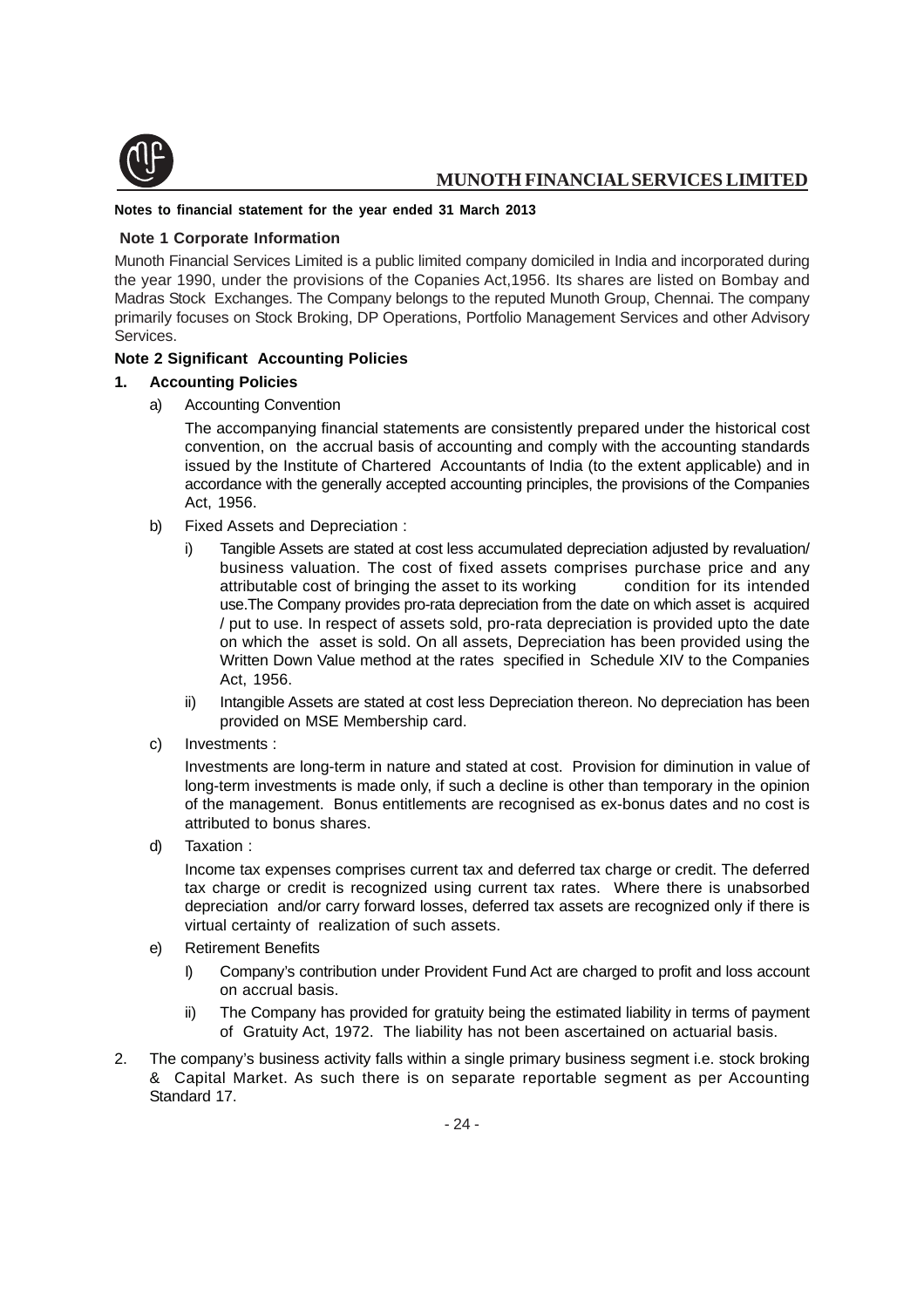

- 3. We have been informed that Current Assets Loans and Advances other than doubtful have the value at which they are stated in the Balance sheet, if realized in the ordinary course of business. The provision for all known liabilities is adequate and not in excess of the amount reasonably necessary.
- 4. Balances of Sundry Debtors, Sundry Creditors and Loans & Advances are subject to confirmation.
- 5. Contingent Liability Contingent liabilities comprise Bank Gurantees amounting to Rs. 138.50 Lacs provided to Stock Exchanges. (Previous year - Rs. 138.50 Lacs).
- 6. The company has not made provision for a sum of **Rs 2,19,58,387**/-(Prev yr Rs. 2,19,76,897) being fall in the market value of quoted investments. Such provision has not been made as the management perceives that the investments are of long term in nature and such diminution in value is temporary. The Current value of unquoted investments cannot be ascertained in the absence of availability of latest financial results.
- 7. The company has received a letter from RBI exempting it from Registration as a Non Banking Financial Company as it is already registered as stock broker with SEBI.
- 8. Bangalore branch transactions are consolidated in respective heads in Head office account
- 9. Foreign Currency Transaction :

|                               | <b>Current Year</b> | Previous Year |
|-------------------------------|---------------------|---------------|
| Earnings (yet to be realized) | NIL                 | NIL.          |
| Expenditure                   | 350.215.00          | <b>NIL</b>    |
| (towards Foreign Travel)      |                     |               |

- 10. During the current year Freehold Land was revalued by an approved Valuer and updated as on 31.03.2013, on the basis of assessment about current value of the similar assets.resulting in an increase in its value by Rs. 3,59,76,570, which has been transferred to Revaluation Reserve.
- 11. Previous year figures have been regrouped and rearranged wherever necessary to conform to this year classification.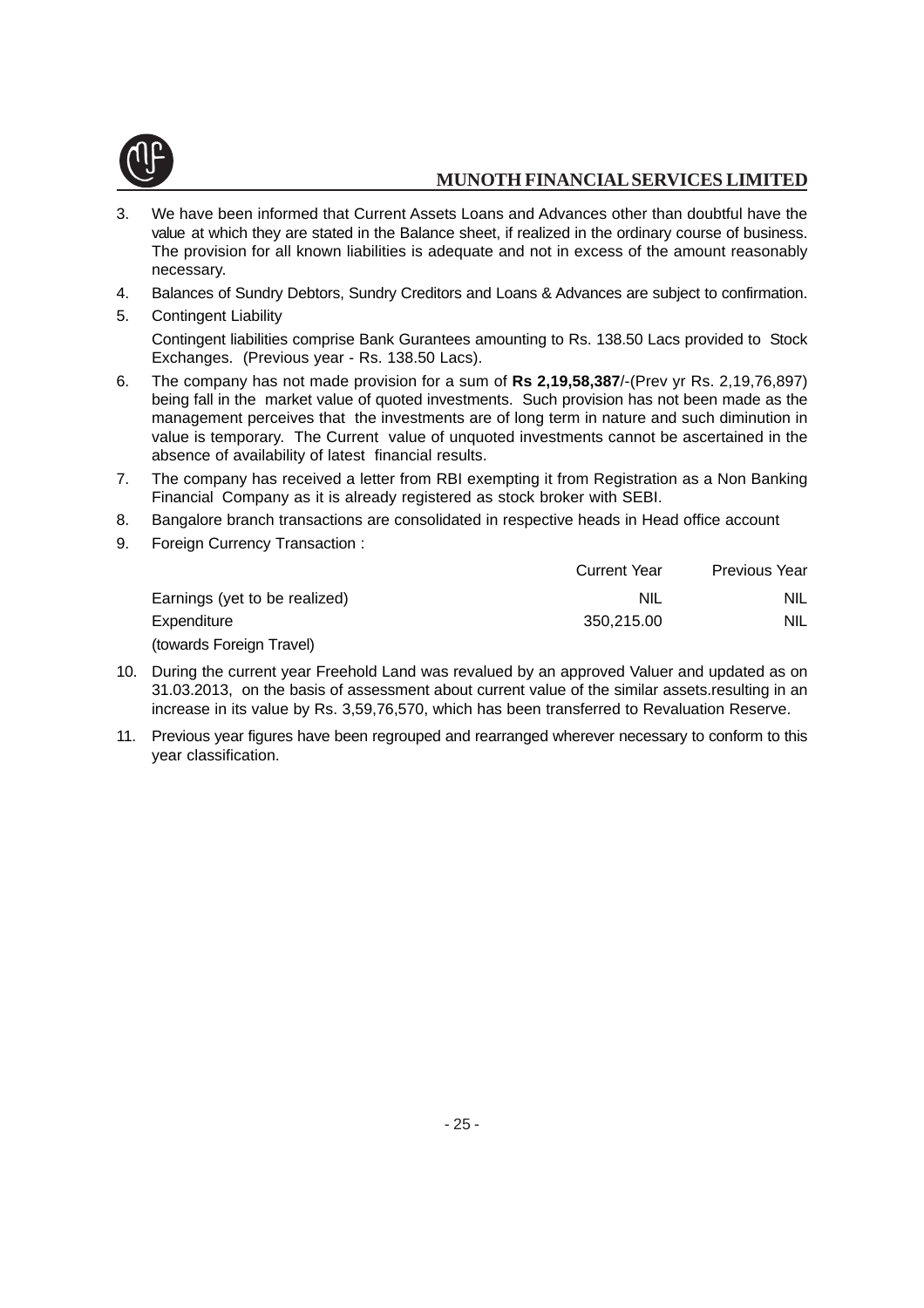

#### **Note 3 Share capital (In Rs)**

| <b>Particulars</b>                                                                                                                           | As at 31 March, 2013<br>Number of<br><b>Amount</b><br>shares |             | As at 31 March, 2012<br>Number of<br>Amount<br>shares |             |  |
|----------------------------------------------------------------------------------------------------------------------------------------------|--------------------------------------------------------------|-------------|-------------------------------------------------------|-------------|--|
| (a) Authorised Shares                                                                                                                        |                                                              |             |                                                       |             |  |
| Equity shares of Rs.10 each<br>with voting rights                                                                                            | 10,000,000                                                   | 100,000,000 | 10,000,000                                            | 100,000,000 |  |
| (b) Issued, Subscribed and<br>Fully Paid up Shares                                                                                           |                                                              |             |                                                       |             |  |
| Equity shares of Rs.10 each with<br>voting rights                                                                                            | 5,135,300                                                    | 51,353,000  | 5,135,300                                             | 51,353,000  |  |
| (c) Forfeited shares                                                                                                                         |                                                              | 259,500     |                                                       | 259,500     |  |
| <b>Total</b>                                                                                                                                 | 5,135,300                                                    | 51,612,500  | 5,135,300                                             | 51,612,500  |  |
| A. Of the above 51,35,300 Equity Shares, 1,11,200 were alloted as fully paid up pursuant to a Contract<br>for consideration other than Cash. |                                                              |             |                                                       |             |  |
| B. Details of Sharehoders holding more than 5% shares in the Company                                                                         |                                                              |             |                                                       |             |  |
| Name of the shareholder                                                                                                                      | No of Shares                                                 | % of Shares |                                                       |             |  |
| 1. Lalchand Munoth                                                                                                                           | 502,100.00                                                   | 9.78        |                                                       |             |  |
| 2. Jaswant munoth                                                                                                                            | 620,200.00                                                   | 12.08       |                                                       |             |  |
| 3. Bharat Munoth                                                                                                                             | 572,900.00                                                   | 11.16       |                                                       |             |  |
| 4. Vikas Munoth                                                                                                                              | 905,300.00                                                   | 17.63       |                                                       |             |  |

# **Note 4 Reserves and surplus** *(In Rs)*

4. Vikas Munoth 905,300.00 17.63 5. Munoth Communication Ltd 1,006,300.00 19.60

| <b>Particulars</b>                                                                                                                                  |                                      | As at 31 March, 2013 As at 31 March, 2012 |
|-----------------------------------------------------------------------------------------------------------------------------------------------------|--------------------------------------|-------------------------------------------|
| (a) Securities premium account                                                                                                                      | 20,250,000                           | 20,250,000                                |
| (b) Revaluation Reserve Account:<br><b>Opening Balance</b><br>Add: Revaluation of Freehold Land as on 31.3.13<br>(refer note 10)<br>Closing balance | 35,976,570<br>35,976,570             |                                           |
| (c) Surplus / (Deficit) in Statement of Profit and Loss<br>Opening balance<br>Add: Profit / (Loss) for the year<br>Closing balance                  | 6,088,223<br>-1,905,662<br>4,182,560 | 12,014,054<br>$-5,925,831$<br>6,088,223   |
| <b>Total</b>                                                                                                                                        | 60,409,130                           | 26,338,223                                |
| Note 5 Deferred tax liability                                                                                                                       |                                      | (ln Rs)                                   |
| <b>Particulars</b>                                                                                                                                  |                                      | As at 31 March, 2013 As at 31 March, 2012 |
| Deferred tax (liability) / asset                                                                                                                    |                                      |                                           |
| As per last year's Balance Sheet                                                                                                                    | 112,312                              | 176,229                                   |
| On Timing Difference: Depreciation                                                                                                                  | 41,797                               | 63,917                                    |
| Net deferred tax (liability) / asset                                                                                                                | 70,515                               | 112,312                                   |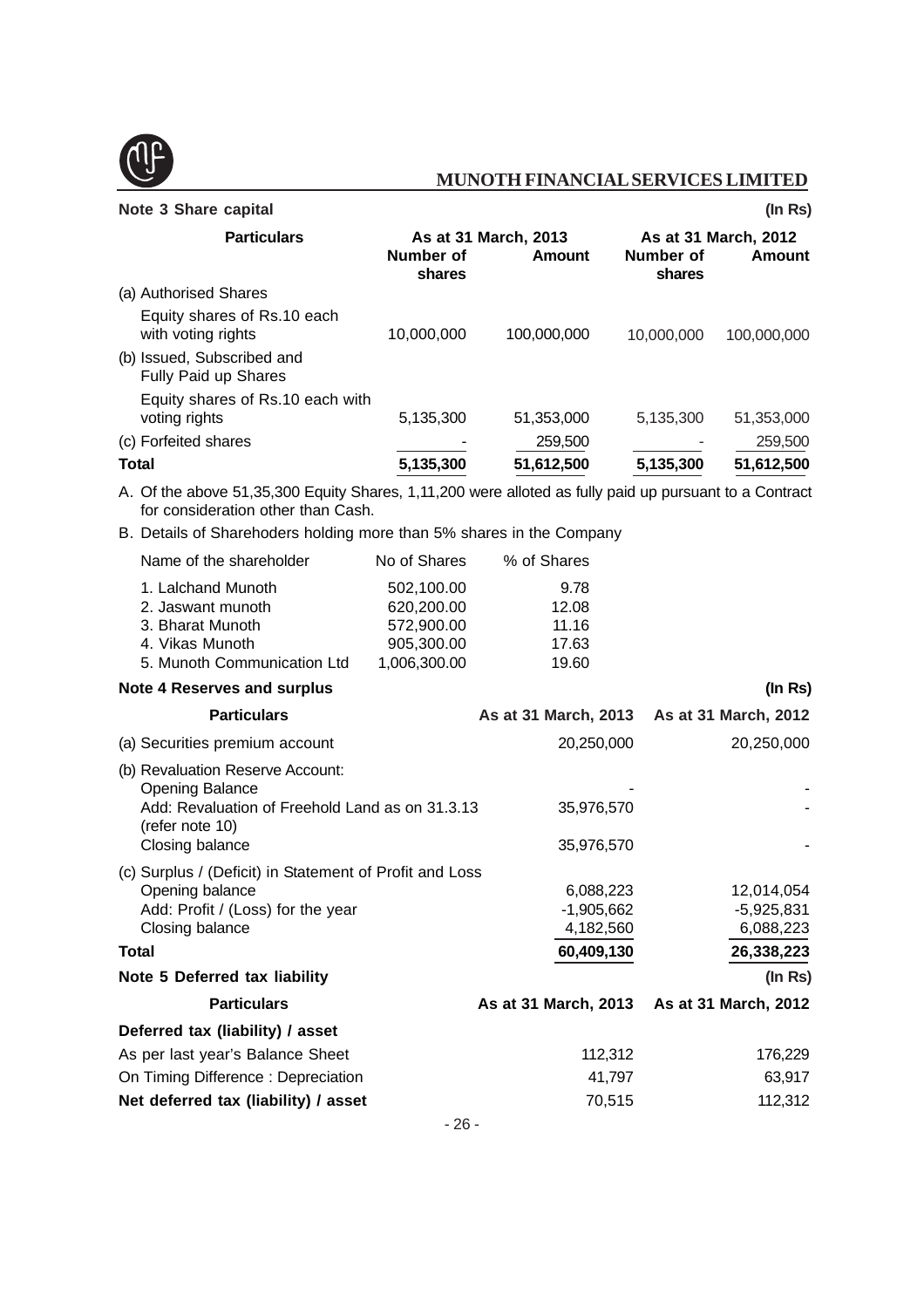

| Note 6 Long-term provisions                                                                 |                      | (ln Rs)                                   |
|---------------------------------------------------------------------------------------------|----------------------|-------------------------------------------|
| <b>Particulars</b>                                                                          |                      | As at 31 March, 2013 As at 31 March, 2012 |
| (a) Provision for employee benefits:                                                        |                      |                                           |
| (i) Provision for gratuity (net)                                                            | 586,772              | 561,083                                   |
| <b>Total</b>                                                                                | 586,772              | 561,083                                   |
| Note 7 Trade payables                                                                       |                      | (ln Rs)                                   |
| <b>Particulars</b>                                                                          | As at 31 March, 2013 | As at 31 March, 2012                      |
| Trade payables:                                                                             |                      |                                           |
| Acceptances                                                                                 | 45,750               | 386,260                                   |
| <b>Total</b>                                                                                | 45,750               | 386,260                                   |
| * The company does not have any dues towards Micro, Small and Medium Enterprises            |                      |                                           |
| Note 8 Other current liabilities                                                            |                      | (ln Rs)                                   |
| <b>Particulars</b>                                                                          |                      | As at 31 March, 2013 As at 31 March, 2012 |
| (A) Other payables                                                                          |                      |                                           |
| (i) Statutory remittances (Contributions to PF<br>and ESIC, Withholding Taxes, Excise Duty, |                      |                                           |
| VAT, Service Tax, etc.)                                                                     | 45,359               | 36,153                                    |
| (ii) Advances from customers (Margin money<br>received from Clients)                        | 1,264,153            | 2,780,458                                 |
| (B) Loans                                                                                   |                      |                                           |
| From banks                                                                                  |                      |                                           |
| Secured - Federal Bank Car Loan*                                                            | 65,289               | 141,901                                   |
| (C) Other loans and advances                                                                |                      |                                           |
| Secured - Bank Overdraft**                                                                  | 17,643,171           | 15,232,485                                |
| Total                                                                                       | 19,017,972           | 18,190,997                                |
| Federal Bank car loan is secured against Hypotjication of Car                               |                      |                                           |
| ** Bank Overdraft is secured against Property with Federal Bank Ltd                         |                      |                                           |
| <b>Note 9 Short-term provisions</b>                                                         |                      | (In Rs)                                   |
| <b>Particulars</b>                                                                          | As at 31 March, 2013 | As at 31 March, 2012                      |
| (a) Provision - others                                                                      |                      |                                           |
| <b>Auditors Rermuneration Payable</b>                                                       | 67,500               | 67,500                                    |
| Internal Audit Fee Payable                                                                  | 30,600               | 30,600                                    |
| Stamp Charges Payable                                                                       | 8,145                | 26,930                                    |
| <b>NSDL Transaction Charges Payable</b>                                                     | 75,096               | 76,161                                    |
| Other General Provision*                                                                    | 417,801              | 142,355                                   |
| <b>TDS Payable</b>                                                                          | 52,508               | 10,900                                    |
| <b>STT Payable</b>                                                                          | 2,680                | 10,042                                    |
| <b>Total</b>                                                                                | 654,330              | 364,487                                   |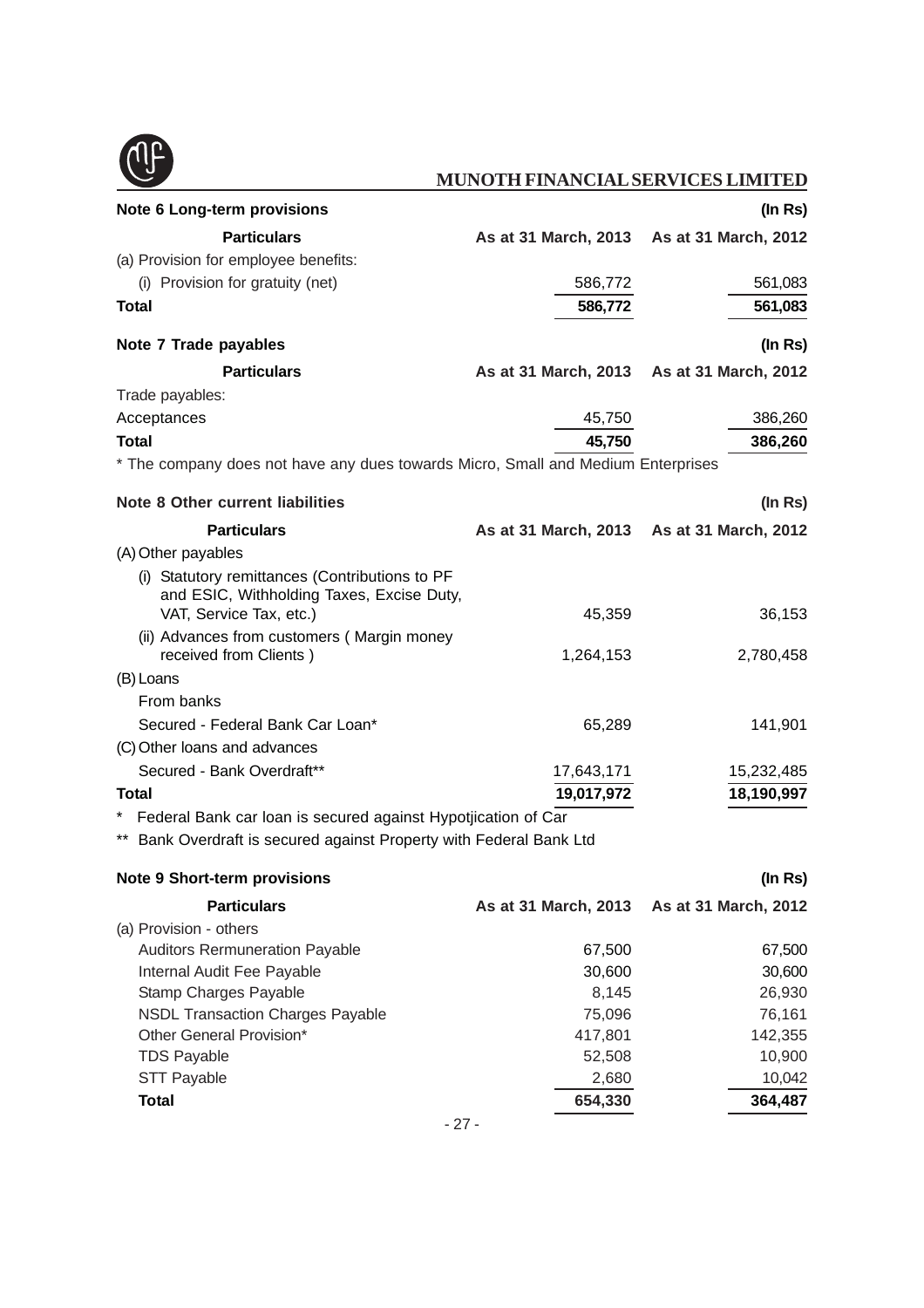

#### **NOTES - 10 FIXED ASSETS(Rs.)**

|                                                       |          | <b>GROSS BLOCK</b>     |                                       |                               |                           |                        | <b>DEPRECIATION</b>   |                         |                       |                              | <b>NET BLOCK</b>        |                       |
|-------------------------------------------------------|----------|------------------------|---------------------------------------|-------------------------------|---------------------------|------------------------|-----------------------|-------------------------|-----------------------|------------------------------|-------------------------|-----------------------|
| <b>NAME OF ASSETS</b>                                 | Rate     | As at April<br>1, 2012 | <b>Addition</b><br>during the<br>year | Ded/Adj<br>during the<br>year | Revaluation<br>during the | As at March<br>31.2013 | Upto March<br>31.2013 | For the<br>year<br>year | Ded/Adj<br>during the | <b>Upto March</b><br>31.2013 | As at March<br>31, 2012 | As atMarch<br>31.2013 |
| <b>Tangible Assets</b>                                |          |                        |                                       |                               |                           |                        |                       |                         |                       |                              |                         |                       |
| Freehold Land *                                       | $0.00\%$ | 2,479,430              |                                       |                               |                           | 35,976,570 38,456,000  |                       |                         |                       |                              |                         | 2,479,430 38,456,000  |
| <b>Buildings</b>                                      | 5.00%    | 3,342,043              |                                       |                               |                           | 3,342,043              | 1,805,608             | 76,822                  |                       | 1,882,431                    | 1,536,435               | .459,612              |
| <b>Furnitures &amp; Fixtures</b>                      | 18.10%   | 4,320,821              |                                       |                               |                           | 4,320,821              | 3,486,784             | 150,961                 |                       | 3,637,745                    | 834,037                 | 683,076               |
| Vehicles (motor car)                                  | 25.89%   | 1,183,656              |                                       |                               |                           | 1,183,656              | 663,513               | 134,665                 |                       | 798,178                      | 520,143                 | 385,478               |
| Office Equipment (AC+                                 |          |                        |                                       |                               |                           |                        |                       |                         |                       |                              |                         |                       |
| Music system+fire alarm+<br>office eq+access control+ |          |                        |                                       |                               |                           |                        |                       |                         |                       |                              |                         |                       |
| electr fit)                                           | 13.91%   | 2,461,533              | 88,708                                |                               |                           | 2,550,241              | 1,452,436             | 150,971                 |                       | 1,603,408                    | 1,009,097               | 946,833               |
| Computer                                              | 40.00%   | 5,854,804              | 40,525                                | 14,500                        |                           | 5,880,829              | 5,670,446             | 82,266                  | 13,723                | 5,738,988                    | 184,358                 | 141,841               |
|                                                       |          | 19,642,287             | 129,233                               | 14,500                        | 35,976,570                |                        | 55,733,590 13,078,787 | 595,685                 | 13,723                | 13,660,750                   |                         | 6,563,500 42,072,840  |
| Intangible Assets                                     |          |                        |                                       |                               |                           |                        |                       |                         |                       |                              |                         |                       |
| MSE Membership Card                                   | 0.00%    | 2,000,000              |                                       |                               |                           | 2,000,000              |                       |                         |                       |                              | 2,000,000               | 2,000,000             |
| Software                                              | 40.00%   | 4,562,550              |                                       |                               |                           | 4,562,550              | 4,401,194             | 64,542                  |                       | 4,465,736                    | 161,356                 | 96,814                |
|                                                       |          | 6,562,550              |                                       |                               |                           | 6,562,550              | 4,401,194             | 64,542                  |                       | 4,465,736                    | 2,161,356               | 2,096,814             |
| Toal                                                  |          | 26,204,837             | 129,233                               | 14,500                        | 35,976,570                | 62,296,140 17,479,981  |                       | 660,227                 |                       | 13,723 18,126,486            |                         | 8,724,856 44,169,654  |
| As on 31.03.2012                                      |          | 26,043,697             | 161,140                               |                               |                           |                        | 26,204,837 16,648,644 | 831,337                 |                       | -  17,479,981                | 9,395,053               | 8,724,856             |

- 28 -

MUNOTH FINANCIALSERVICES LIMITED **MUNOTH FINANCIAL SERVICES LIMITED**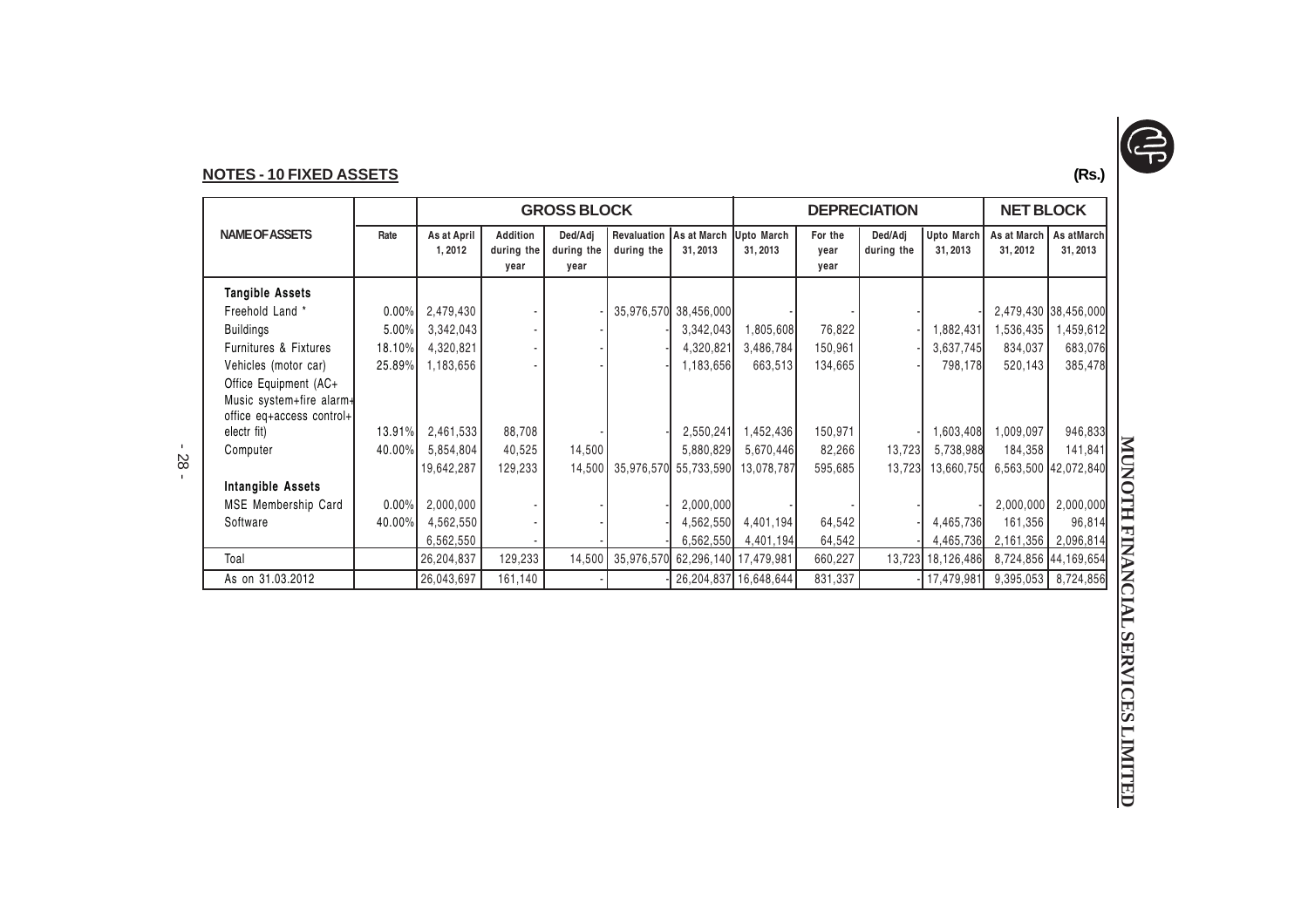

B)

## **MUNOTH FINANCIAL SERVICES LIMITED**

#### **Note 11 Non-current investments (In Rs)**

| <b>Particulars</b>               |            | As at 31 March, 2013 |            | As at 31 March, 2012 |                 |              |  |
|----------------------------------|------------|----------------------|------------|----------------------|-----------------|--------------|--|
|                                  | Quoted     | <b>Unquoted</b>      | Total      | Quoted               | <b>Unquoted</b> | <b>Total</b> |  |
| (a) Investments (At cost):       |            |                      |            |                      |                 |              |  |
| Investment in equity instruments |            |                      |            |                      |                 |              |  |
| of associates<br>(i)             | 15,877,675 | 9.762.932            | 25.640.607 | 15.877.675           | 9.762.932       | 25.640.607   |  |
| (ii) of other entities           | 17.378.447 | 18.199.798           | 35,578,245 | 18.315.230           | 18.199.798      | 36,515,028   |  |
| Total                            |            |                      | 61,218,852 |                      |                 | 62,155,635   |  |
| . .                              | .          | .                    |            | $\cdots$             |                 |              |  |

\* Received as consideration against preferential issue of 112000 equity shares of Rs.10/- each at a premium of Rs.90/- each.

\*\* The Market Value of Aggregated Quoted investments amounts to Rs. 12,150,019

\*\*\* No Provision is made for diminution in Value of Investments

#### **DETAILS OF THE SHARES AS ON 31.3.2013**

#### **In Equited Shares of Indian Companies**

#### **A) Company Under the Same Management**

|    |        |                                         | QTY     | <b>AMT.IN Rs.</b> | QTY     | <b>AMT.IN Rs.</b> |
|----|--------|-----------------------------------------|---------|-------------------|---------|-------------------|
|    |        | <b>QUOTED</b>                           |         |                   |         |                   |
|    |        | Munoth Communication Ltd                | 791200  | 15,877,675        | 791200  | 15,877,675        |
|    |        | <b>UN QUOTED</b>                        |         |                   |         |                   |
|    |        | South India Chemicals & Leasing P Ltd   | 7,500   | 2,400,000         | 7,500   | 2,400,000         |
|    |        | Sankeshwara Finance & Investments P Ltd | 20,000  | 2,000,000         | 20,000  | 2,000,000         |
|    |        | Jaswant Estates P Ltd                   | 5,000   | 500,000           | 5,000   | 500,000           |
|    |        | Munoth Neg Windfarm                     | 133,700 | 362,932           | 133,700 | 362,932           |
|    |        | Munoth Industries Limited               | 450,000 | 4,500,000         | 450,000 | 4,500,000         |
|    |        |                                         |         | 25,640,607        |         | 25,640,607        |
| B) | Others |                                         |         |                   |         |                   |
|    | (i)    | Quoted                                  |         |                   |         |                   |
|    |        | # Bafna Spinning                        | 500     | 2,900             | 500     | 2,900             |
|    |        | # Bonanza Pharma                        | 100     | 775               | 100     | 775               |
|    |        | # Oswal Chemicals                       | 50      | 12,636            | 50      | 12,636            |
|    |        | # Siris Ltd                             | 200     | 16,846            | 200     | 16,846            |
|    |        | Agritech India                          | 2,140   | 2,140             | 2,140   | 2,140             |
|    |        | Alembic Chemicals                       | 11,000  | 1,046,129         | 11,000  | 1,046,129         |
|    |        | Antartica Ltd                           | 1,000   | 2,369             | 1,000   | 2,369             |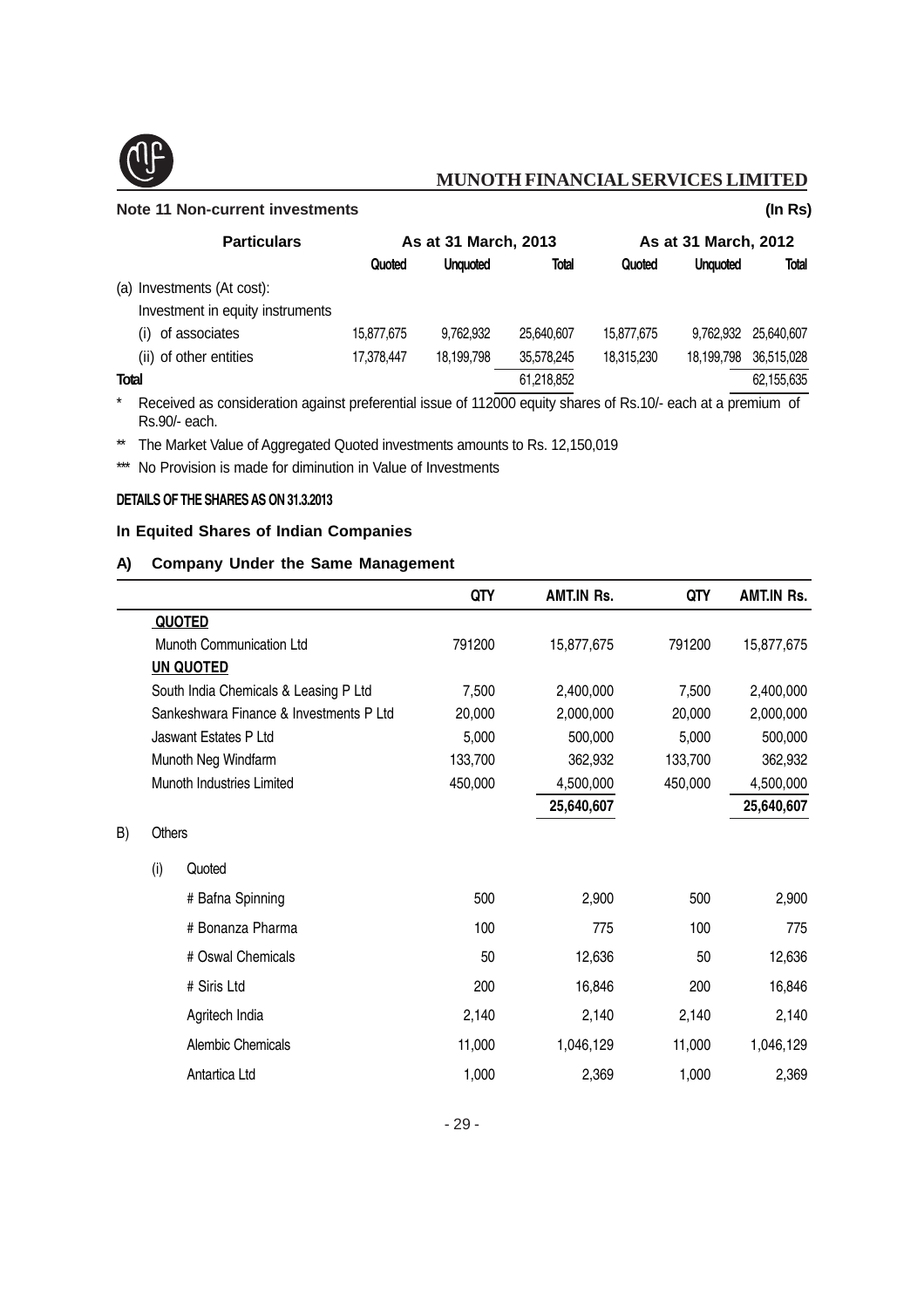

|                                  | QTY     | <b>AMT.IN Rs.</b> | QTY     | <b>AMT.IN Rs.</b> |
|----------------------------------|---------|-------------------|---------|-------------------|
| <b>Arihant Constyn</b>           | 150     | 600               | 150     | 600               |
| <b>ATV Projects</b>              | 300     | 5,100             | 300     | 5,100             |
| Bajaj Auto                       | 200     | 180,882           | 200     | 180,882           |
| Bajaj Finserv Ltd                | 110     | 61,120            | 100     | 54,620            |
| Bajaj Holding and Investment Ltd | 100     | 144,206           | 100     | 144,206           |
| <b>Bhirwani Denim</b>            | 200     | 1,250             | 200     | 1,250             |
| <b>Biofil Chemical</b>           | 1,000   | 1,000             | 1,000   | 1,000             |
| <b>Blue Bend Petro</b>           | 350     | 1,050             | 350     | 1,050             |
| <b>Brigade Enterprises Ltd</b>   | 1,000   | 406,344           | 1,000   | 406,344           |
| <b>BTW Industries</b>            | 100     | 300               | 100     | 300               |
| Cable Corporation                | 1,000   | 1,500             | 1,000   | 1,500             |
| <b>Celebrity Fashions</b>        | 1,873   | 256,099           | 1,873   | 256,099           |
| Indian Terrian Fashions Ltd      | 535     |                   | 535     |                   |
| <b>Computer Power</b>            | 184,000 | 65,900            | 184,000 | 65,900            |
| <b>Concert Spices</b>            | 100     | 300               | 100     | 300               |
| <b>Consolidated Fibre</b>        | 100     | 400               | 100     | 400               |
| Coromandel Finance               | 900     | 6,300             | 900     | 6,300             |
| <b>CT Cotton Yarn</b>            | 300     | 3,550             | 300     | 3,550             |
| Dcw Shares                       | 22,000  | 578,590           |         |                   |
| Deccan Granites                  | 100     | 1,100             | 100     | 1,100             |
| <b>Dhampur Sugars</b>            | 7,066   | 742,495           | 7,066   | 742,495           |
| DSQ Biotech Ltd                  | 170     | 23,800            | 170     | 23,800            |
| Dynavision                       | 200     | 650               | 200     | 650               |
| Europeon Software                | 600     | 300               | 600     | 300               |
| Fab Worth                        | 100     | 1,975             | 100     | 1,975             |
| <b>Finolex Industries</b>        | 100     | 6,035             | 100     | 6,035             |
| Gangadharan Appliances           | 226     | 2,599             | 226     | 2,599             |
| Golden Textiles                  | 1,300   | 3,900             | 1,300   | 3,900             |
| Gujrat Ambuja Cot Spin Limited   | 400     | 3,200             | 400     | 3,200             |
| <b>Gujrat Cotex</b>              | 300     | 2,955             | 300     | 2,955             |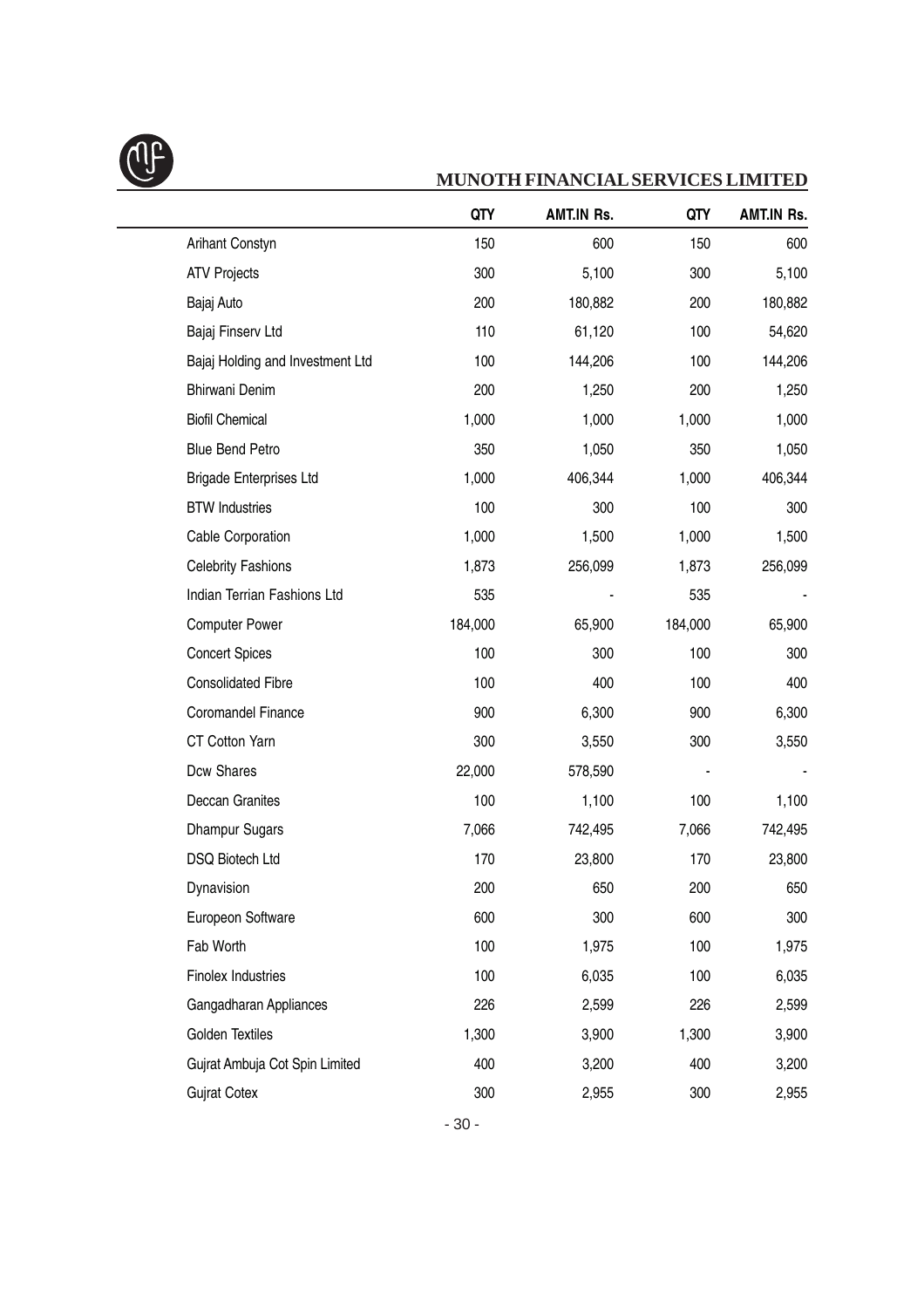

|                             | QTY    | AMT.IN Rs. | QTY    | AMT.IN Rs. |
|-----------------------------|--------|------------|--------|------------|
| Harayana Petro              | 400    | 3,000      | 400    | 3,000      |
| <b>HDFC Bank Ltd</b>        | 110    | 39,749     | 22     | 39,749     |
| Hindustan Lever Ltd         | 1      | 173        | 1      | 173        |
| Induj Infotech              | 105    | 105        | 105    | 105        |
| Information Tech Ltd        | 5,425  | 5,425      | 5,425  | 5,425      |
| Innovation Sec              | 1,400  | 4,200      | 1,400  | 4,200      |
| Ispat Industries            | 4,000  | 118,920    | 4,000  | 118,920    |
| IT People (India)           | 3,636  | 514,400    | 3,636  | 514,400    |
| ITI                         | 12,000 | 942,574    | 12,000 | 942,574    |
| <b>Jaswal Granites</b>      | 600    | 3,100      | 600    | 3,100      |
| Jay Flash                   | 19,500 | 58,500     | 19,500 | 58,500     |
| Kirlosker Electricals       | 100    | 1,926      | 100    | 1,926      |
| Krishna Life                | 1,000  | 993        | 1,000  | 993        |
| Kumar Metallurgical         | 300    | 750        | 300    | 750        |
| LML                         | 450    | 7,534      | 450    | 7,534      |
| MCC Finance Ltd             | 7,000  | 77,000     | 7,000  | 77,000     |
| <b>Midland Plastics</b>     | 200    | 1,800      | 200    | 1,800      |
| Modern Synthetics           | 1,150  | 14,893     | 1,150  | 14,893     |
| Modi Threads                | 200    | 900        | 200    | 900        |
| <b>Nahar Spinning Mills</b> | 2,000  | 243,985    | 2,000  | 243,985    |
| Nath Bio Genes              | 2,354  | 2,354      | 2,354  | 2,354      |
| Nath Seeds                  | 6,206  | 6,206      | 6,206  | 6,206      |
| <b>Natural Stone</b>        | 900    | 5,400      | 900    | 5,400      |
| NEPC India                  | 200    | 4,188      | 200    | 4,188      |
| Network Ltd                 | 200    | 6,100      | 200    | 6,100      |
| Omnitech Infosolu LT        | 3,000  | 801,982    | 3,000  | 801,982    |
| Oswal Agro                  | 350    | 546        | 350    | 546        |
| Padmini Technology          | 700    | 1,400      | 700    | 1,400      |
| Pan Asia Industries         | 100    | 1,200      | 100    | 1,200      |
| PBA Infrastructure          | 17,733 | 2,306,172  | 17,733 | 2,306,172  |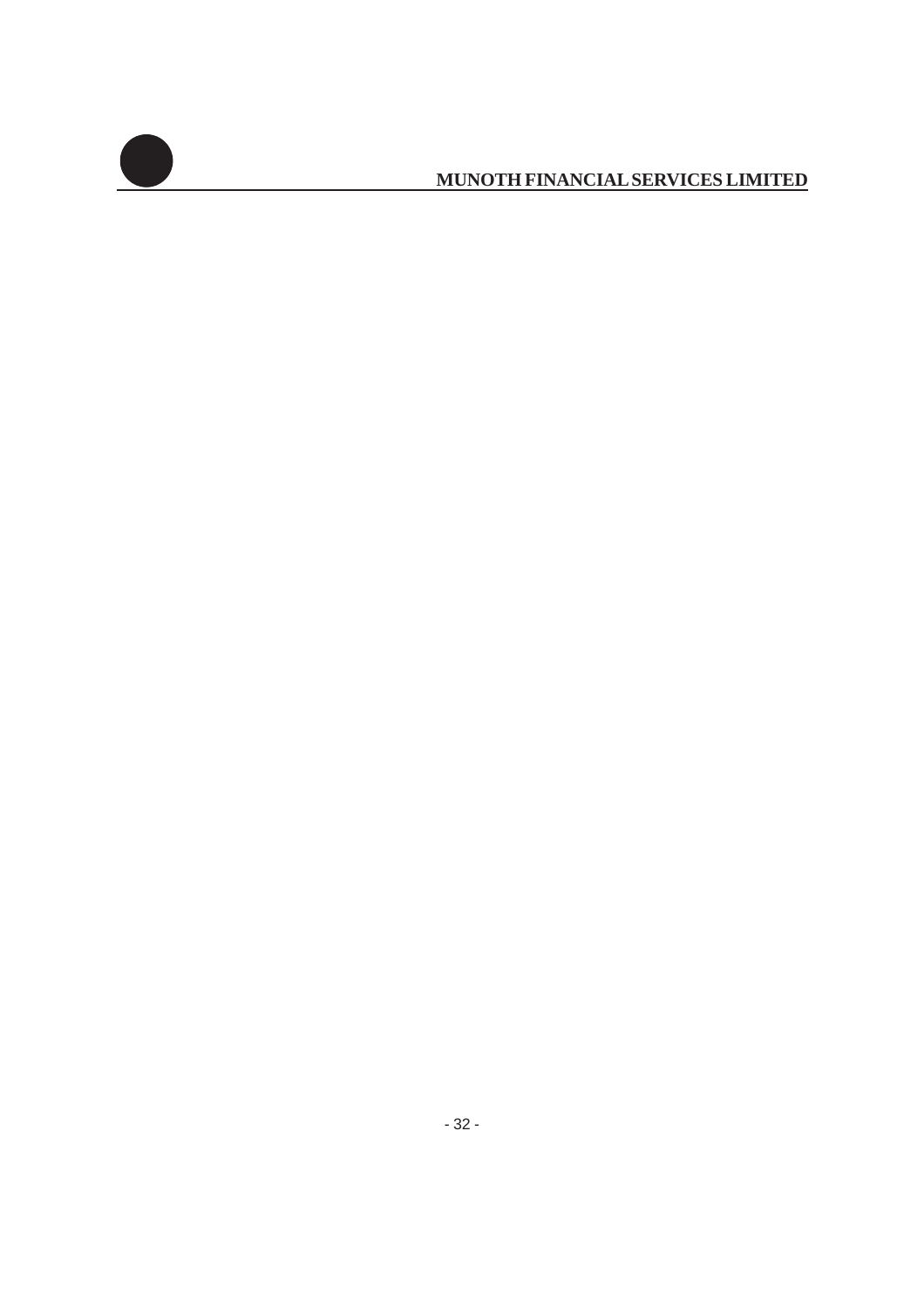

|                                                         |                                                                                                                          | QTY       | <b>AMT.IN Rs.</b>    | QTY       | <b>AMT.IN Rs.</b>    |
|---------------------------------------------------------|--------------------------------------------------------------------------------------------------------------------------|-----------|----------------------|-----------|----------------------|
| (ii)                                                    | <b>UNQUOTED</b>                                                                                                          |           |                      |           |                      |
|                                                         | <b>Arihant Fabrics</b>                                                                                                   | 50        | 100                  | 50        | 100                  |
|                                                         | # Benaras Bank                                                                                                           | 87,490    | 4,811,950            | 87,490    | 4,811,950            |
|                                                         | # Deve Sugar                                                                                                             | 9,400     | 1,410,000            | 9,400     | 1,410,000            |
|                                                         | # Parvathi Hi tech                                                                                                       | 10,000    | 100,000              | 10,000    | 100,000              |
|                                                         | *# Rayalaseema Paper Mills                                                                                               | 1,120,000 | 11,200,000           | 1,120,000 | 11,200,000           |
|                                                         | # Rhino Tyres                                                                                                            | 200       | 1,000                | 200       | 1,000                |
|                                                         | Madras Stock Exchange                                                                                                    | 285,000   | 15,000               | 285,000   | 15,000               |
|                                                         | India Mobile Network P Ltd                                                                                               | 50,000    | 500,000              | 50,000    | 500,000              |
|                                                         | <b>MSE Financial Services Ltd</b>                                                                                        | 13,479    | 161,748              | 13,479    | 161,748              |
|                                                         | <b>Essar Steel</b>                                                                                                       | 114       | 32,940               | 114       | 32,940               |
|                                                         |                                                                                                                          |           | 18,232,738           |           | 18,232,738           |
|                                                         | <b>TOTAL</b>                                                                                                             |           | 35,578,245           |           | 36,515,028           |
|                                                         | <b>GRAND TOTAL</b>                                                                                                       |           | 61,218,852           |           | 62,155,635           |
|                                                         | Note 12 Long-term loans and advances                                                                                     |           |                      |           | (ln Rs)              |
|                                                         | <b>Particulars</b>                                                                                                       |           | As at 31 March, 2013 |           | As at 31 March, 2012 |
|                                                         | (a) Security deposits                                                                                                    |           |                      |           |                      |
|                                                         | Secured, considered good                                                                                                 |           | 8,416,971            |           | 8,416,971            |
|                                                         | (b) Prepaid expenses - Unsecured,<br>considered good (For e.g. Insurance premium,<br>Annual maintenance contracts, etc.) |           | 2,134,481            |           | 614,222              |
| (c) MAT credit entitlement - Unsecured, considered good |                                                                                                                          | 51,161    |                      | 51,161    |                      |
|                                                         |                                                                                                                          |           |                      |           |                      |
| <b>Total</b>                                            |                                                                                                                          |           | 10,602,613           |           | 9,082,355            |
|                                                         | Note 13 Trade receivables                                                                                                |           |                      |           | (In Rs)              |
|                                                         | <b>Particulars</b>                                                                                                       |           | As at 31 March, 2013 |           | As at 31 March, 2012 |
|                                                         | Trade receivables outstanding for a period<br>exceeding six months from the date they<br>were due for payment            |           |                      |           |                      |
|                                                         | Secured, considered good                                                                                                 |           | 1,205,574            |           | 518,996              |
|                                                         |                                                                                                                          |           | 1,205,574            |           | 518,996              |
|                                                         | Other Trade receivables                                                                                                  |           |                      |           |                      |
|                                                         | Secured, considered good                                                                                                 |           | 262,692              |           | 4,748,168            |
|                                                         |                                                                                                                          |           | 262,692              |           | 4,748,168            |
| <b>Total</b>                                            |                                                                                                                          |           | 1,468,265            |           | 5,267,164            |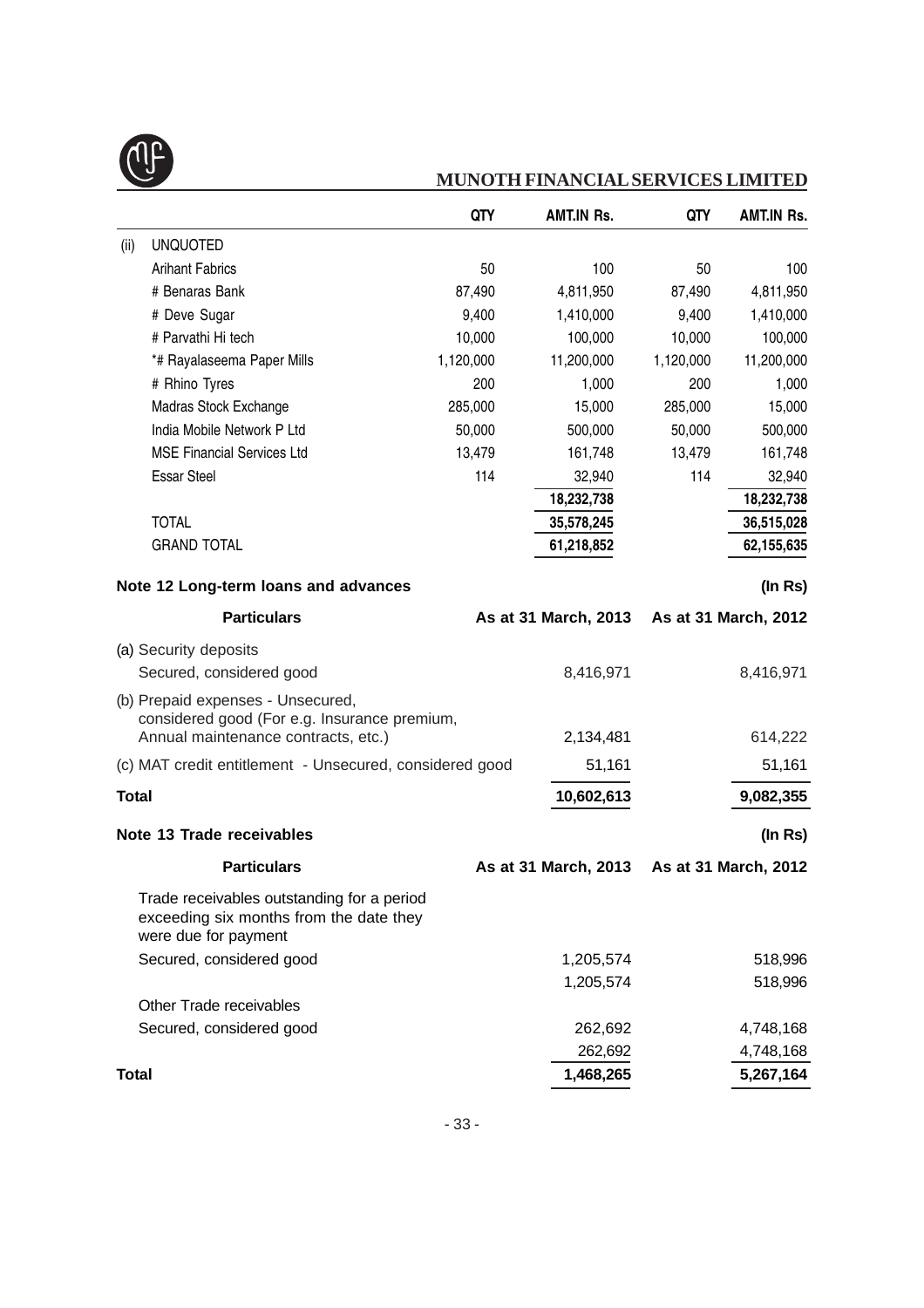

| Note 14 Cash and cash equivalents<br>(In Rs)                                      |                                           |                      |  |
|-----------------------------------------------------------------------------------|-------------------------------------------|----------------------|--|
| <b>Particulars</b>                                                                | As at 31 March, 2013                      | As at 31 March, 2012 |  |
| (a) Cash on hand                                                                  | 280,668                                   | 272,011              |  |
| (b) Balances with banks                                                           |                                           |                      |  |
| (i) In current accounts                                                           |                                           |                      |  |
| <b>HDFC NSE Derivative settlement account</b>                                     | 286,855                                   | 310,483              |  |
| <b>HDFC NSE Derivative client account</b>                                         | $-56,681$                                 | 236,587              |  |
| <b>HDFC NSE Due account</b>                                                       | 50,000                                    | 135,588              |  |
| <b>HDFC EXP</b>                                                                   | 16,170                                    | 88,943               |  |
| HDFC NSE Equity client account                                                    | 236,969                                   | 63,315               |  |
| HDFC NSE Equity settlement account                                                | 151,645                                   | 29,220               |  |
| HDFC client margin account                                                        | 10,000                                    | 10,000               |  |
| HDFC banglore account                                                             | 2,707                                     | 8,033                |  |
| HDFC - DIV (ECS)                                                                  | 5,606                                     | 3,085                |  |
| <b>HDFC - 6972</b>                                                                | 1,114,333                                 |                      |  |
| Bank of Baroda-DIV a/c<br>Bank OD Baroda                                          | 14,976<br>51,277                          | 2,831<br>49,293      |  |
| (ii) In deposit accounts                                                          | 7,638,710                                 | 7,476,845            |  |
| <b>Total</b>                                                                      | 9,803,235                                 | 8,686,234            |  |
| Note 15 Short-term loans and advances                                             |                                           | (In Rs)              |  |
|                                                                                   |                                           |                      |  |
| <b>Particulars</b>                                                                | As at 31 March, 2013 As at 31 March, 2012 |                      |  |
| (a) Loans and advances to employees                                               |                                           |                      |  |
| Secured, considered good                                                          | 46,724                                    | 34,223               |  |
| (b) Prepaid expenses - Unsecured,<br>considered good (For e.g. Insurance premium, |                                           |                      |  |
| Annual maintenance contracts, etc.)                                               | 1,284,867                                 | 895,843              |  |
| <b>Total</b>                                                                      | 1,331,591.05                              | 930,066.28           |  |
| Note 16 Other current assets                                                      |                                           | (In Rs)              |  |
| <b>Particulars</b>                                                                | As at 31 March, 2013                      | As at 31 March, 2012 |  |
| (a) Accruals                                                                      |                                           |                      |  |
| (i) Interest accrued on deposits                                                  | 77,650                                    | 79,037               |  |
| (ii) Accrued income                                                               |                                           | 101,426              |  |
| (b) Others                                                                        |                                           |                      |  |
| (i) Others                                                                        |                                           |                      |  |
| Income Tax Refund                                                                 | 1,427,125                                 | 1,427,125            |  |
| <b>Federal Bank Interest Receivable</b>                                           | 549,000                                   |                      |  |
| DP Amc and Transactions receivable                                                | 968,416                                   | 1,027,315            |  |
| DP Service tax receivable                                                         | 2,436                                     | 265                  |  |
| Service tax input                                                                 | 6,714                                     | 26,379               |  |
| <b>TDS Receivable</b>                                                             | 771,416                                   | 58,006               |  |
| <b>Total</b>                                                                      | 3,802,757                                 | 2,719,553            |  |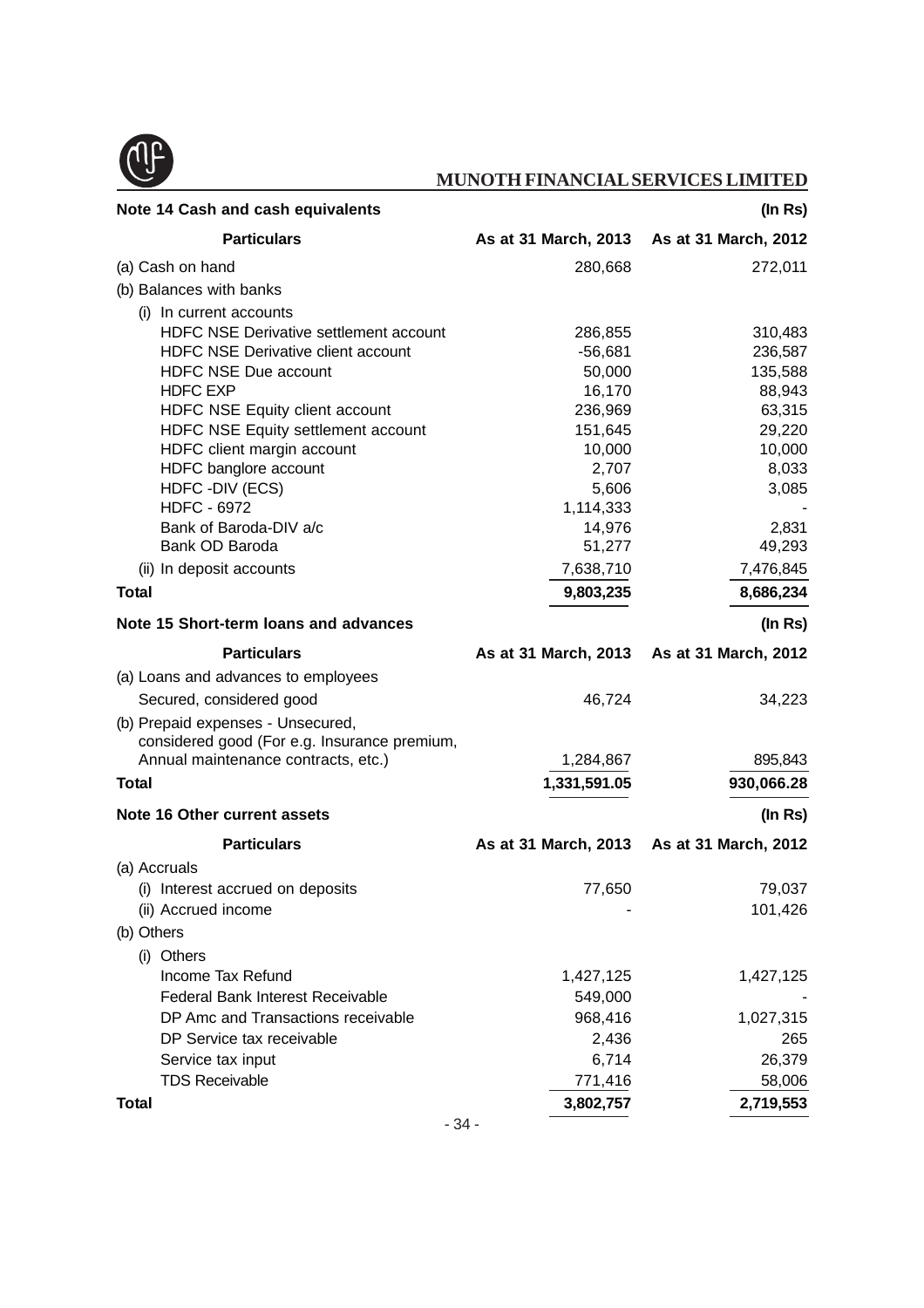

| Note 17 Revenue from operations                                                                              |                                      | (In Rs)                              |
|--------------------------------------------------------------------------------------------------------------|--------------------------------------|--------------------------------------|
| <b>Particulars</b>                                                                                           | For the year ended<br>31 March, 2013 | For the year ended<br>31 March, 2012 |
| Income From Operations                                                                                       | 8,633,573                            | 4,794,303                            |
| <b>Total</b>                                                                                                 | 8,633,573                            | 4,794,303                            |
| <b>Particulars</b>                                                                                           | For the year ended<br>31 March, 2013 | For the year ended<br>31 March, 2012 |
| <b>Income From Operations Comprises:</b>                                                                     |                                      |                                      |
| DP and AMC Transaction Charges                                                                               | 434,504                              | 787,431                              |
| Merchant Banking & Investment                                                                                | 5,750,000                            |                                      |
| Brokerage and Turnover charges received                                                                      | 2,449,069                            | 4,006,871                            |
| <b>Total - Sale of services</b>                                                                              | 8,633,573                            | 4,794,303                            |
| Note 18 Other income                                                                                         |                                      | (ln Rs)                              |
| <b>Particulars</b>                                                                                           | For the year ended<br>31 March, 2013 | For the year ended<br>31 March, 2012 |
| Interest income (Refer Note (i) below)                                                                       | 1,222,433                            | 571,337                              |
| Dividend income                                                                                              | 106,193                              | 117,948                              |
| Net gain on sale of:                                                                                         |                                      |                                      |
| current investments                                                                                          |                                      |                                      |
| long-term investments                                                                                        |                                      |                                      |
| Other non-operating income (net of expenses<br>directly attributable to such income) (Refer Note (ii) below) | 73,103                               | 98,434                               |
| Total                                                                                                        | 1,401,728                            | 787,718                              |
| (i) Interest income comprises:                                                                               |                                      |                                      |
| Interest from banks on:                                                                                      |                                      |                                      |
| deposits                                                                                                     | 673,433                              | 560,624                              |
| other balances                                                                                               |                                      |                                      |
| Interest on income tax refund                                                                                |                                      | 10,713                               |
| Other interest - Federal Bank Interest Receivable                                                            | 549,000                              |                                      |
| <b>Total - Interest income</b>                                                                               | 1,222,433                            | 571,337                              |
| (ii) Other non-operating income comprises:                                                                   |                                      |                                      |
| Profit on sale of fixed assets                                                                               | 223                                  |                                      |
| Miscellaneous income [net of expenses directly attributable] 72,880                                          |                                      | 98,434                               |
| Total - Other non-operating income                                                                           | 73,103                               | 98,434                               |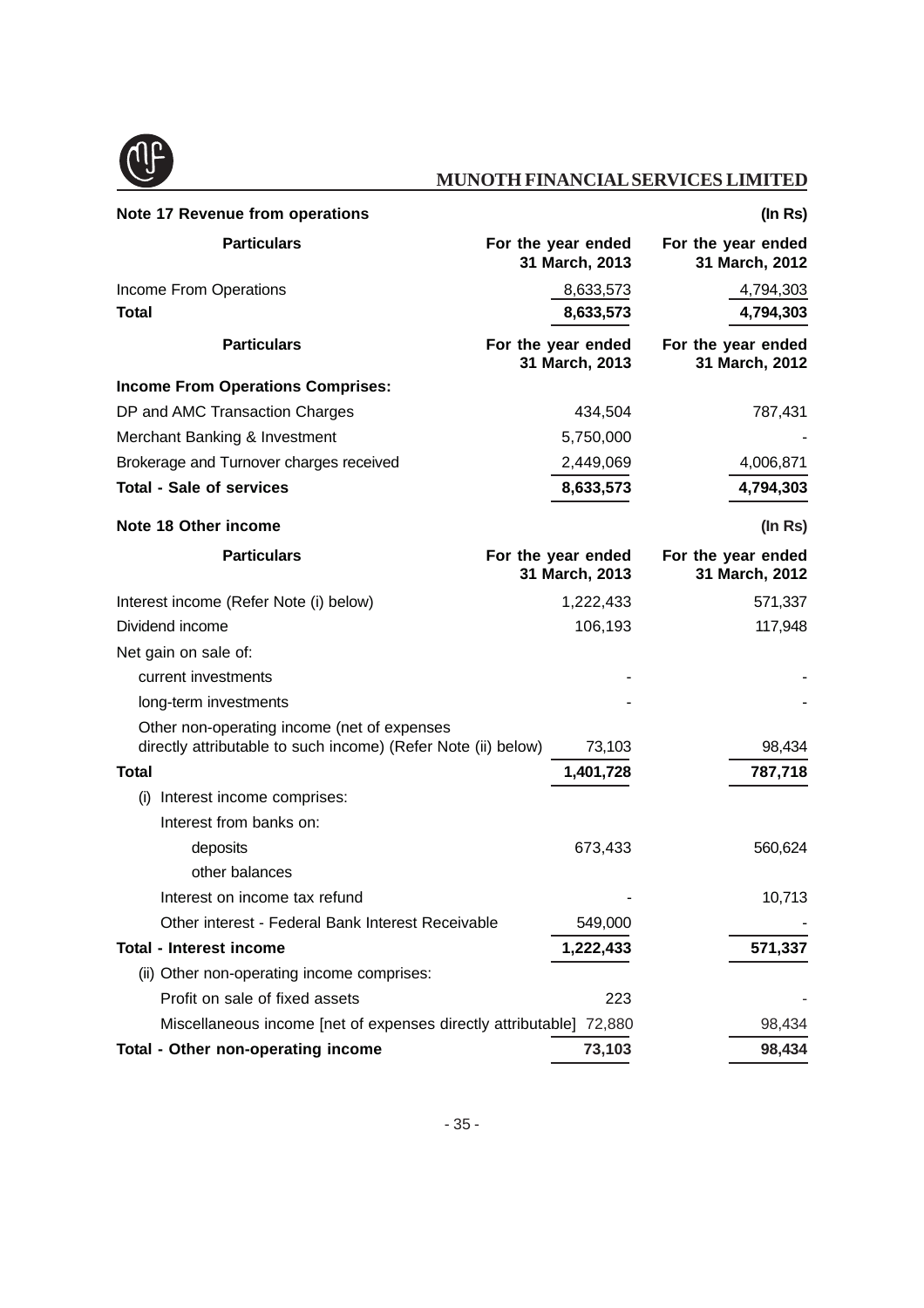

| Note 19 Employee benefits expense                               |                                      | (In Rs)                              |
|-----------------------------------------------------------------|--------------------------------------|--------------------------------------|
| <b>Particulars</b>                                              | For the year ended<br>31 March, 2013 | For the year ended<br>31 March, 2012 |
| Salaries and wages                                              | 3,265,647                            | 3,422,543                            |
| Contributions to provident and other funds                      | 243,078                              | 223,646                              |
| Staff welfare expenses                                          | 173,016                              | 214,906                              |
| <b>Total</b>                                                    | 3,681,741                            | 3,861,095                            |
| <b>Note 20 Finance costs</b>                                    |                                      | (ln Rs)                              |
| <b>Particulars</b>                                              | For the year ended<br>31 March, 2013 | For the year ended<br>31 March, 2012 |
| (a) Interest expenses                                           | 2,666,541                            | 1,961,879                            |
| (b) Bank Guarantee Charges                                      | 296,351                              | 249,660                              |
| (c) Bank Charges                                                | 7,525                                | 62,687                               |
| <b>Total</b>                                                    | 2,970,416                            | 2,274,226                            |
| <b>Note 21 Other expenses</b>                                   |                                      | (In Rs)                              |
| <b>Particulars</b>                                              | For the year ended<br>31 March, 2013 | For the year ended<br>31 March, 2012 |
| Power and fuel                                                  | 468,252                              | 529,543                              |
| Repairs and maintenance - Buildings                             | 84,420                               | 78,660                               |
| Repairs and maintenance - Machinery                             | 200,652                              | 208,919                              |
| Repairs and maintenance - Others                                | 187,113                              | 167,822                              |
| <b>Investment Manager Fund Expense</b>                          | 19,406                               |                                      |
| Insurance                                                       | 58,416                               | 58,831                               |
| Rates and taxes                                                 | 51,947                               | 59,381                               |
| <b>Telephone Charges</b>                                        | 230,980                              | 251,392                              |
| Communication                                                   | 102,757                              | 159,954                              |
| Travelling and conveyance                                       | 559,903                              | 193,788                              |
| Printing and stationery                                         | 121,422                              | 166,648                              |
| <b>Business promotion</b>                                       | 221,579                              | 257,465                              |
| Legal and professional                                          | 242,608                              | 157,870                              |
| <b>NSDL Transaction charges</b>                                 | 91,008                               |                                      |
| Payments to auditors (Refer Note (i) below)                     | 258,294                              | 252,650                              |
| Bad trade and other receivables, loans and advances written off |                                      | 225,000                              |
| Long term capital Loss on sale of long Term Investments         | 502,153                              |                                      |
| Provision for gratutity                                         | 25,689                               | 48,031                               |
| Vsat charges                                                    | 101,996                              | 200,000                              |
| <b>Registration fees PMS</b>                                    | 166,666                              | 118,822                              |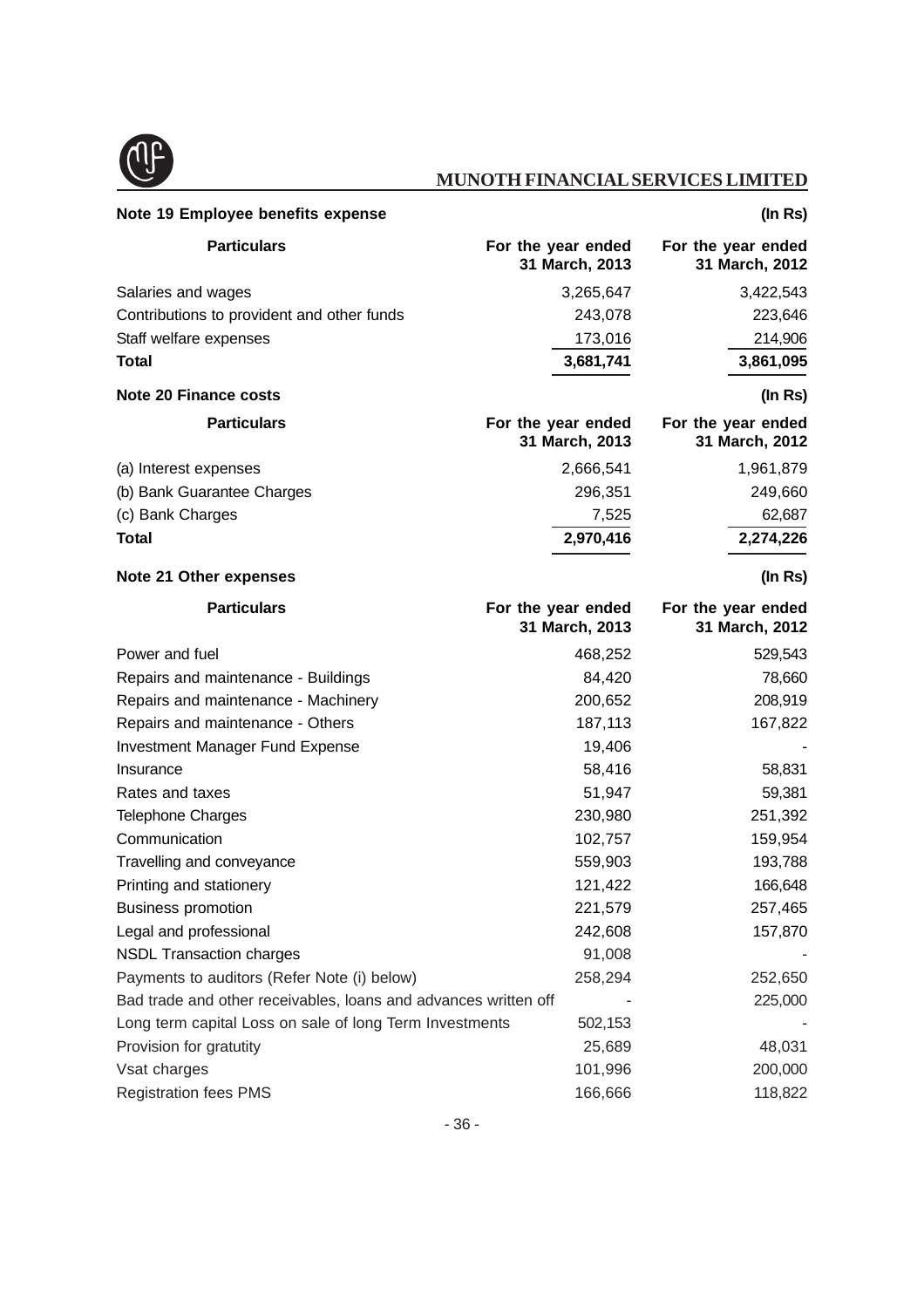

|                                                                                                |                                      | (ln Rs)                              |
|------------------------------------------------------------------------------------------------|--------------------------------------|--------------------------------------|
| <b>Particulars</b>                                                                             | For the year ended<br>31 March, 2013 | For the year ended<br>31 March, 2012 |
| <b>Registration fees MBD</b>                                                                   | 166,667                              | 191,667                              |
| Lease Line charges                                                                             | 109,780                              | 134,642                              |
| NSE Transaction charges - Equity & F&O                                                         | 167,465                              | 174,045                              |
| <b>NSE Subscription Charges</b>                                                                | 150,000                              | 153,207                              |
| Clearing & Settlement charges                                                                  | 12,980                               | 12,418                               |
| Profit and loss from F&O Trading                                                               | 22,380                               | 465,989                              |
| Professional tax                                                                               | 2,593                                | 2,055                                |
| <b>NSDL Transaction charges</b>                                                                | 113,074                              | 121,448                              |
| Miscellaneous expenses                                                                         | 230,176                              | 214,865                              |
| <b>Total</b>                                                                                   | 4,670,376                            | 4,605,111                            |
| <b>Particulars</b>                                                                             | For the year ended<br>31 March, 2013 | For the year ended<br>31 March, 2012 |
| (i) Payments to the auditors comprises (net of<br>service tax input credit, where applicable): |                                      |                                      |
| As auditors - statutory audit                                                                  | 75,000                               | 75,000                               |
| For company law matters                                                                        | 8,000                                | 8,000                                |
| For management services                                                                        | 123,000                              | 122,000                              |
| For other services                                                                             | 48,000                               | 42,500                               |
| Reimbursement of expenses                                                                      | 4,294                                | 5,150                                |
| <b>Total</b>                                                                                   | 258,294                              | 252,650                              |
| <b>Note 22 Disclosures under Accounting Standards</b>                                          |                                      | $($ In Rs $)$                        |
| <b>Particulars</b>                                                                             | For the year ended<br>31 March, 2013 | For the year ended<br>31 March, 2012 |
| <b>Earnings per share</b>                                                                      |                                      |                                      |
| <b>Basic and Diluted</b>                                                                       |                                      |                                      |
| Net profit / (loss) for the year from continuing                                               |                                      |                                      |
| operations attributable to the equity shareholders                                             | $-1,905,662$                         | $-5,925,831$                         |
| Weighted average number of equity shares                                                       | 5,135,300                            | 5,135,300                            |
| Par value per share                                                                            | 10.00                                | 10.00                                |
| Earnings per share                                                                             | $-0.37$                              | $-1.15$                              |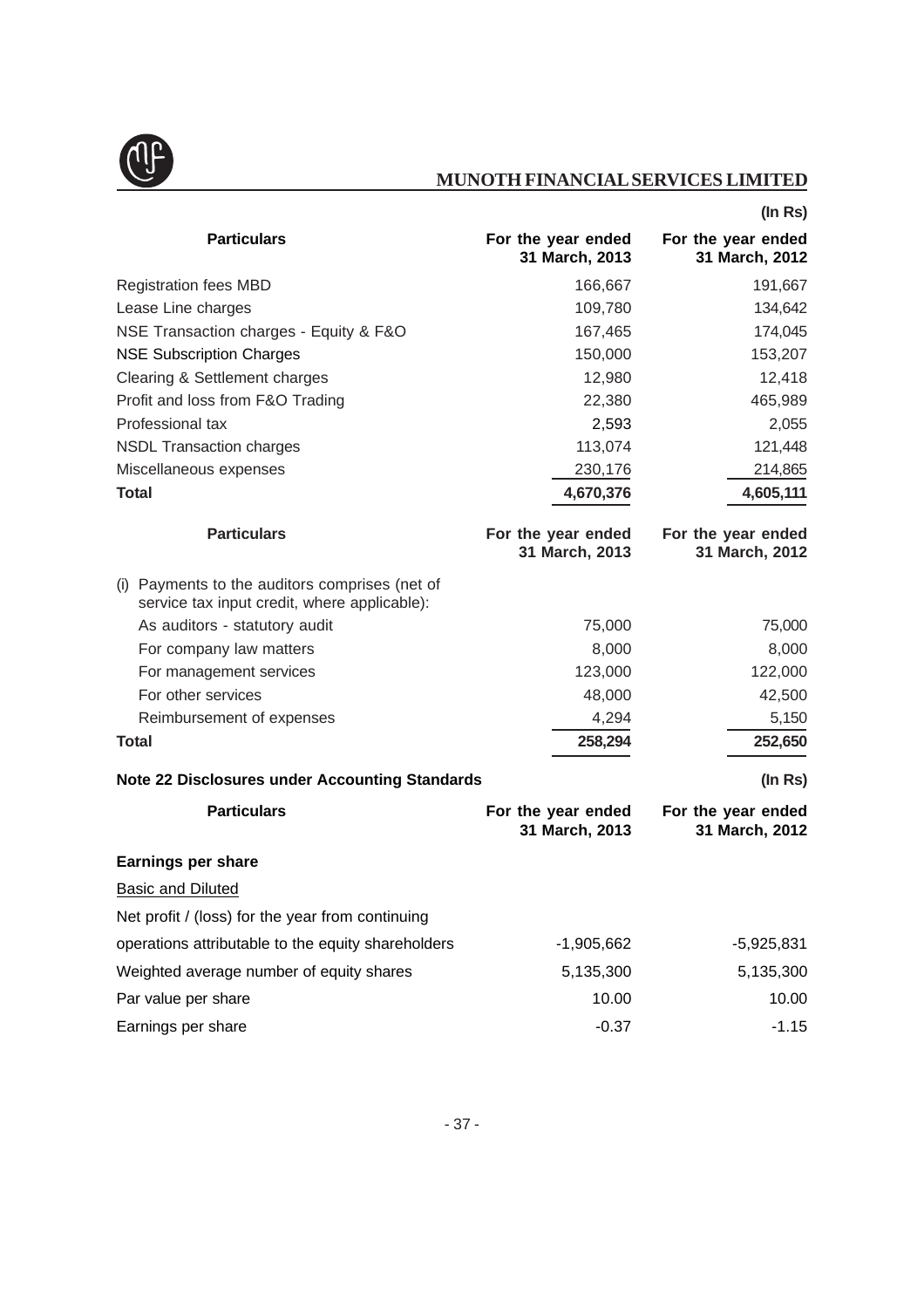

#### **Note 23 Related Party Transactions**

Related party disclosures under Accounting Standard - 18.

Related Parties

- A (I) Associate Companies
	- a) Munoth Communications Limited
	- b) Munoth Industries Limited
	- c) South India Chemicals & Leasing (P) Ltd
	- d) Maharana Finance & Investments (P) Ltd
	- e) Shankeswar Finance & Investments (P) Ltd
	- f) Jaswant Estates (P) Ltd
	- g) Munoth Negwind Farm (P) Ltd

#### (II) Key Management personnel and their relatives:-

- a) Lalchand Munoth
- b) Jaswant Munoth
- c) Bharat Munoth
- d) Vikas Munoth
- e) Leela Devi
- f) Vijayalaksmi Munoth
- g) Aruna Munoth
- h) Kanchan Munoth

|                                               | <b>Current Year</b><br>Rs.                                                                   | Previous Year<br>Rs. |
|-----------------------------------------------|----------------------------------------------------------------------------------------------|----------------------|
| With Associate Companies<br>$\mathbf{D}$      |                                                                                              |                      |
| a) Purchase of Investments                    |                                                                                              |                      |
| b) Sale of Investments                        |                                                                                              |                      |
| c) Rendering of services                      |                                                                                              |                      |
| - Munoth Communication Ltd                    | 589,252.33                                                                                   |                      |
| - Bharath Munoth                              | 30,182.82                                                                                    |                      |
| d) Outstanding balances in loans & Advances   |                                                                                              |                      |
| - Bharath Munoth                              | 31.41                                                                                        |                      |
| e) Interest Paid                              |                                                                                              |                      |
|                                               |                                                                                              |                      |
| a) Remuneration and perks                     | 1,296,000.00                                                                                 | 1,445,000.00         |
| b) Incentive Paid                             |                                                                                              |                      |
| c) Rendering of services                      |                                                                                              |                      |
| d) Rental Deposit Outstanding                 |                                                                                              |                      |
| e) Salary Advance                             | 17,000.00                                                                                    |                      |
| <b>Share Application Money Refunded</b><br>f) |                                                                                              | 2,500,000.00         |
|                                               | <b>B. Related Party Transactions</b><br>C. With Key Management Personnel and their Relatives |                      |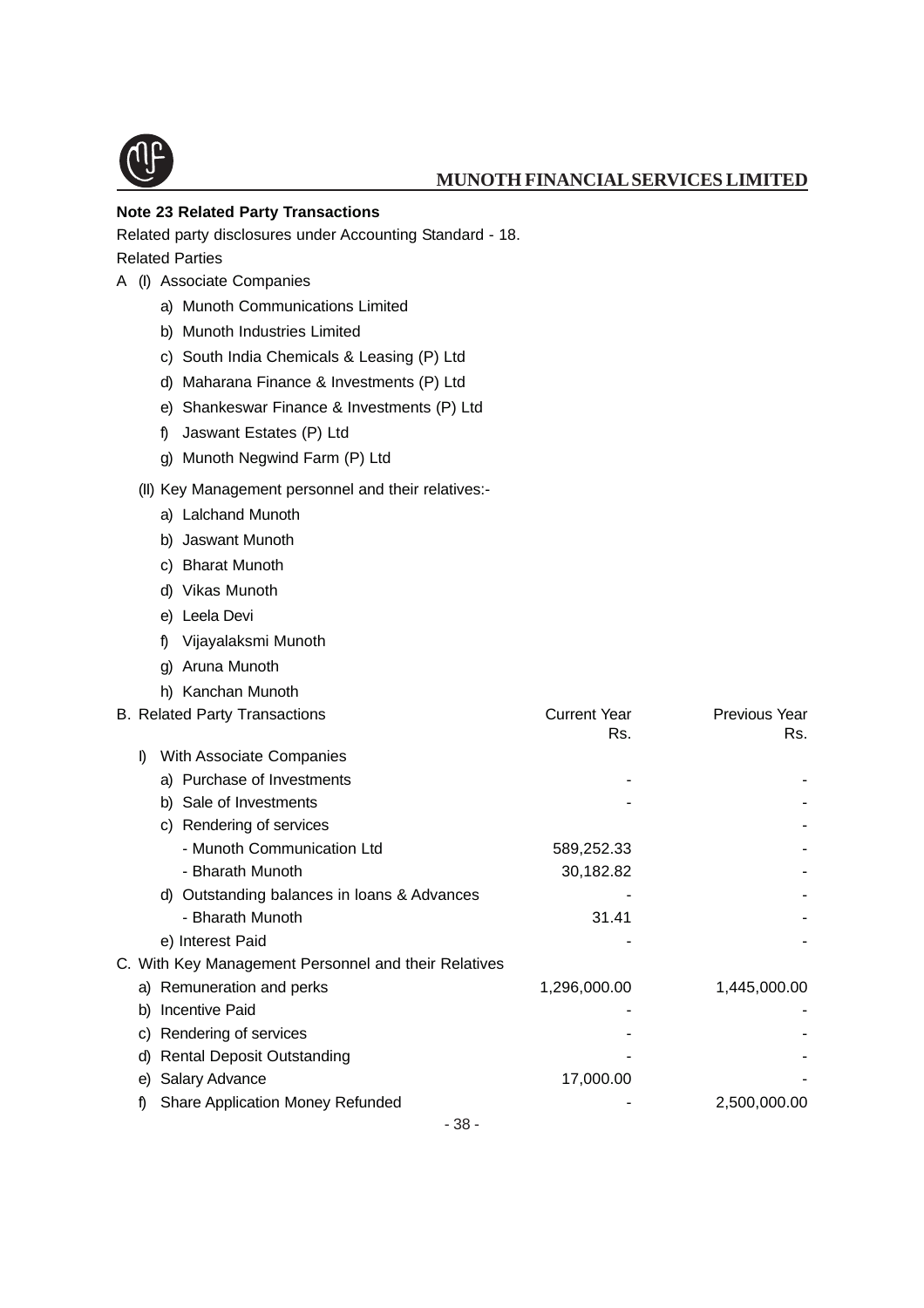

#### **Note 24 Employee benefit plans**

Defined contribution plans

The Company makes Recognized Provident Fund contributions to defined contribution plans for qualifying employees. Under the Schemes, the Company is required to contribute a specified percentage of the payroll costs to fund the benefits. The Company recognised Rs. 2,43,078 (Year ended 31 March, 2013) for Provident Fund contributions in the Statement of Profit and Loss. The contributions payable to these plans by the Company are at rates specified in the rules of the schemes.

As per our report of even date attached

#### **For MARDIA & ASSOCIATES For and on behalf of the Board of Directors**

Chartered Accountants

Firm Reg No: 007888S **LALCHAND MUNOTH JASWANT MUNOTH**

**Managing Director** 

Managing Director

# **(MANISH MARDIA ) BHARAT MUNOTH**<br>Proprietor **Managing Director** M. No 205307

PLACE : CHENNAI<br>DATE : DATE

- 39 -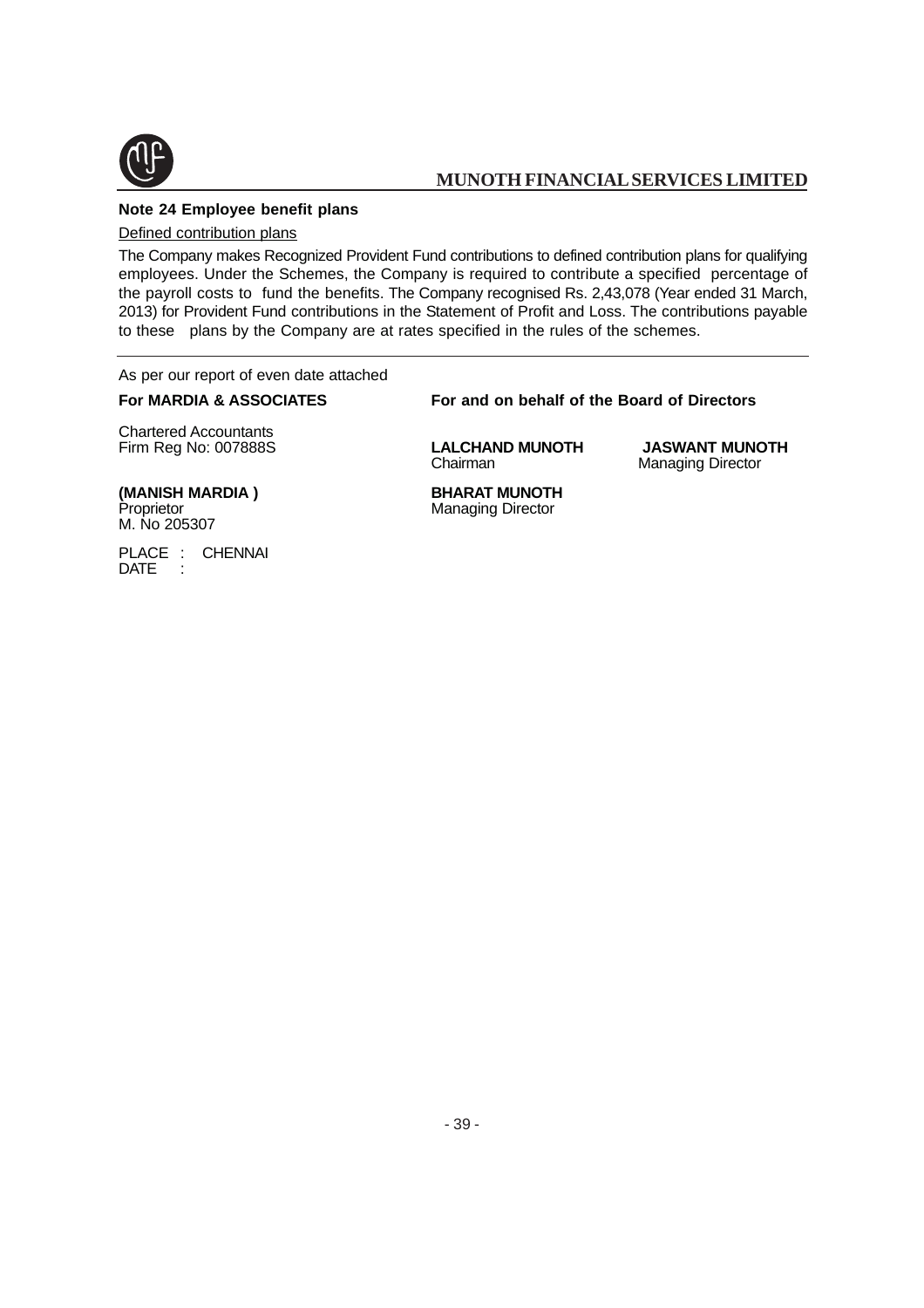

| Cash Flow Statement for the year ended 31 March 2013            |             |                                                   |               | (In Rs)                                           |
|-----------------------------------------------------------------|-------------|---------------------------------------------------|---------------|---------------------------------------------------|
|                                                                 |             | Year ended<br>31 March 2013<br><b>Rs. in '000</b> |               | Year ended<br>31 March 2012<br><b>Rs. in '000</b> |
| A. Cash flow from operating activities                          |             |                                                   |               |                                                   |
| Net Profit / (Loss) before extraordinary items and tax          |             | 1,947,459)                                        |               | (5,989,748)                                       |
| Adjustments for:                                                |             |                                                   |               |                                                   |
| Depreciation and amortisation                                   | 660,227     |                                                   | 831,337       |                                                   |
| (Profit) / loss on sale / write off of assets                   | (223)       |                                                   |               |                                                   |
| Finance cost                                                    | 2,970,416   |                                                   | 2,274,226     |                                                   |
| Interest income                                                 | (1,222,433) |                                                   | (571, 337)    |                                                   |
| Dividend income                                                 | (106, 193)  |                                                   | (117, 948)    |                                                   |
| Net (gain) / loss on sale of investments                        | 502,153     |                                                   |               |                                                   |
|                                                                 |             | 2,803,947                                         |               | 2,416,278                                         |
| Operating profit / (loss) before working capital changes        |             | 856,488                                           |               | (3,573,470)                                       |
| Changes in working capital:                                     |             |                                                   |               |                                                   |
| Adjustments for (increase) / decrease in operating assets:      |             |                                                   |               |                                                   |
| Trade receivables                                               | 3,798,899   |                                                   | (3, 152, 537) |                                                   |
| Short-term loans and advances                                   | (401, 525)  |                                                   | (263, 626)    |                                                   |
| Long-term loans and advances                                    | (1,520,259) |                                                   | (519,608)     |                                                   |
| Other current assets                                            | (1,083,204) |                                                   | 726,508       |                                                   |
| Adjustments for increase / (decrease) in operating liabilities: |             |                                                   |               |                                                   |
| Trade payables                                                  | (340, 510)  |                                                   | (508, 454)    |                                                   |
| Other current liabilities                                       | 826,975     |                                                   | 2,516,909     |                                                   |
| Short-term provisions                                           | 289,842     |                                                   | (6,279)       |                                                   |
| Long-term provisions                                            | 25,689      |                                                   | 48,032        |                                                   |
|                                                                 |             | 1,595,907                                         |               | <u>(1,159,055)</u>                                |
| Cash generated from operations                                  |             | 2,452,395                                         |               | (4,732,525)                                       |
| B. Cash flow from investing activities                          |             |                                                   |               |                                                   |
| Capital expenditure on fixed assets,                            |             |                                                   |               |                                                   |
| including capital advances                                      | (129, 233)  |                                                   | (161, 140)    |                                                   |
| Proceeds from sale of fixed assets<br>- Placed                  | 1,000       |                                                   |               |                                                   |
| Purchase of long-term investments<br>- Others                   | (708, 718)  |                                                   | (65,988)      |                                                   |
| Proceeds from sale of long-term investments<br>- Business units |             |                                                   |               |                                                   |
| - Others                                                        | 1,143,348   |                                                   |               |                                                   |
| Interest received                                               |             |                                                   |               |                                                   |
| - Others                                                        | 1,222,433   |                                                   | 571,337       |                                                   |
| Dividend received                                               |             |                                                   |               |                                                   |
| - Others                                                        | 106,193     |                                                   | 117,948       |                                                   |
| Cash generated from Investing activities                        |             | 1,635,023                                         |               | 462,156                                           |